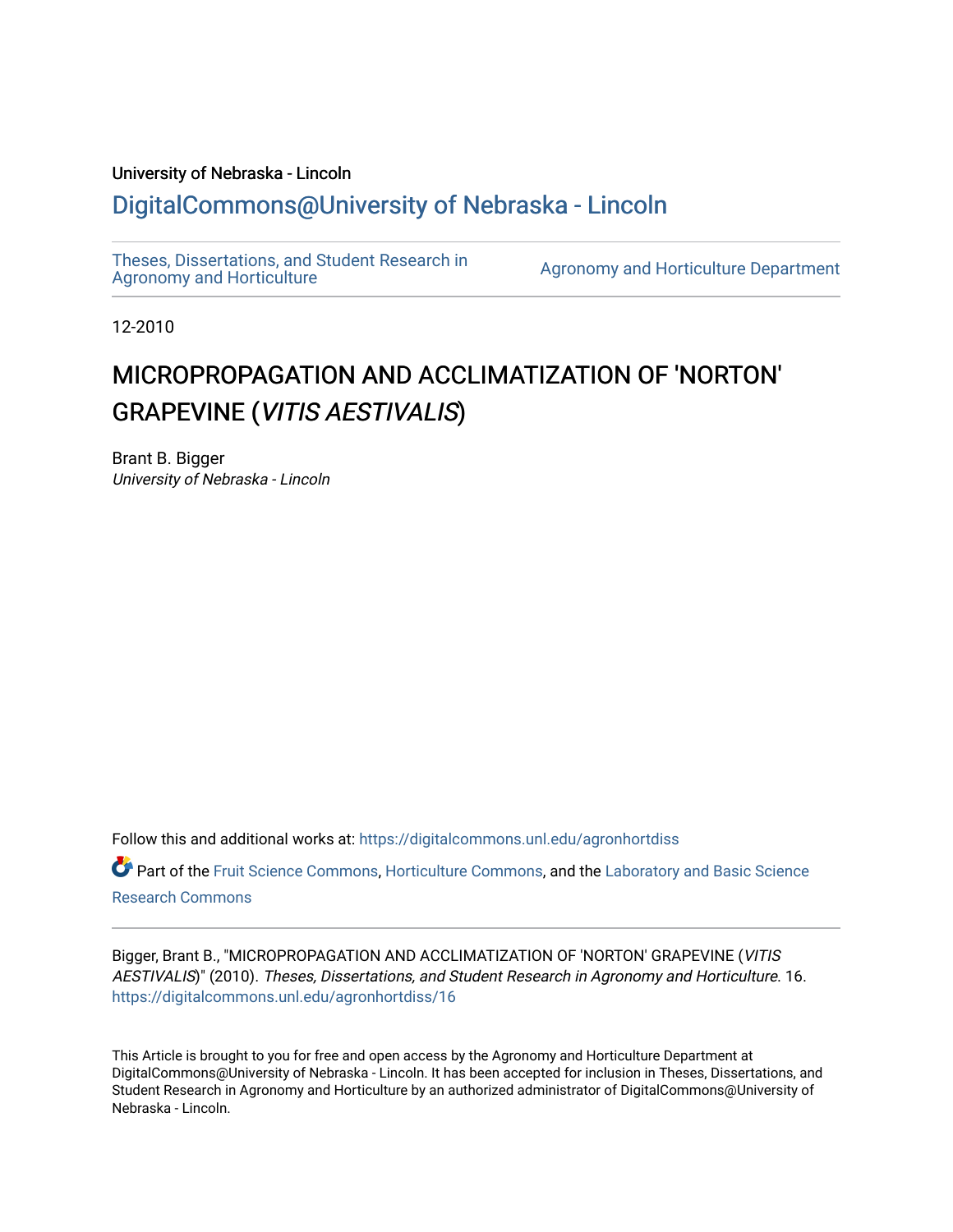# **MICROPROPAGATION AND ACCLIMATIZATION OF 'NORTON'**

# **GRAPEVINE (***VITIS AESTIVALIS***)**

by

Brant B. Bigger

# A THESIS

Presented to the Faculty of

The Graduate College at the University of Nebraska

In Partial Fulfillment of Requirements

For the Degree of Master of Science

Major: Horticulture

Under the Supervision of Professor Paul E. Read

Lincoln, Nebraska

December, 2010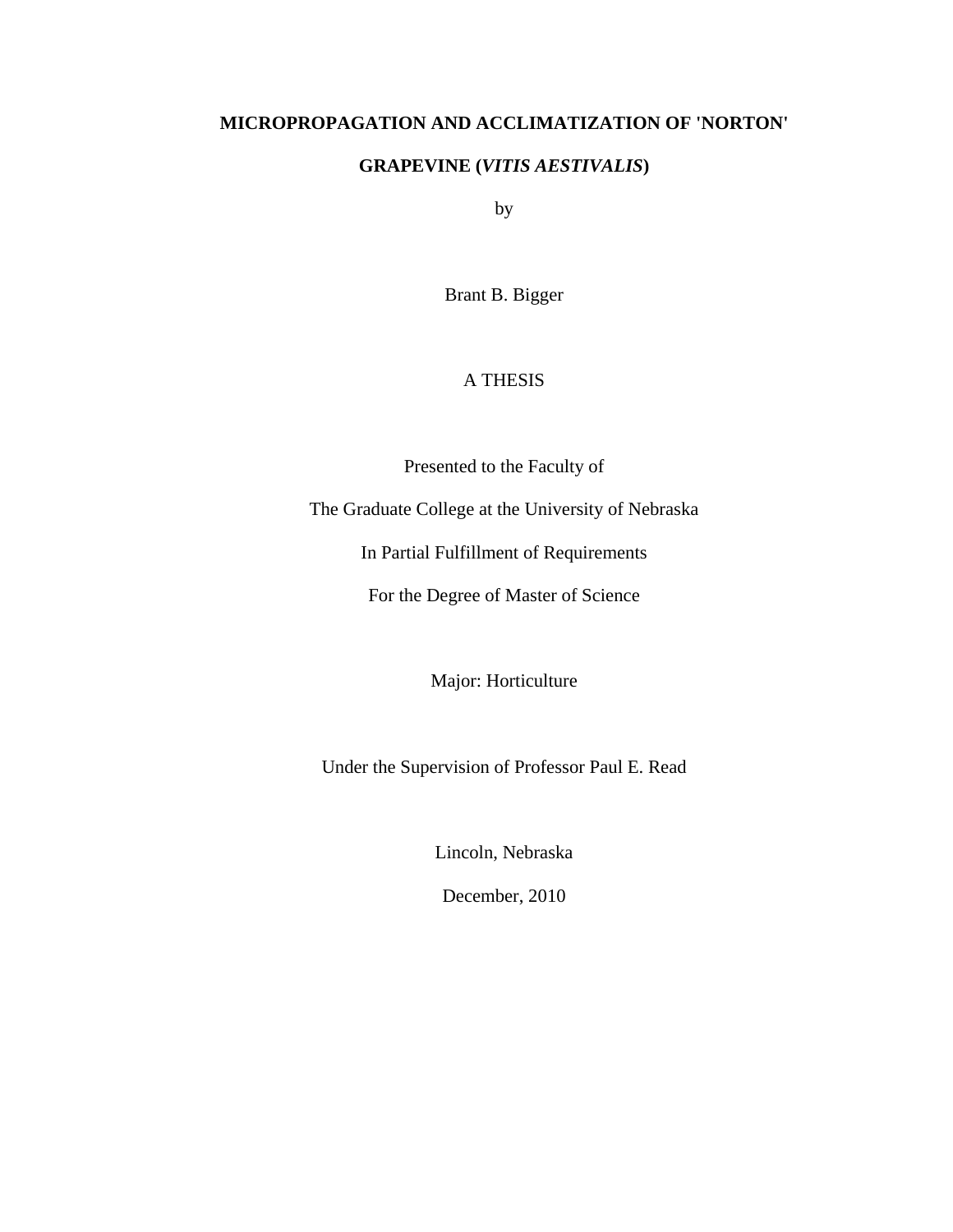# **MICROPROPAGATION AND ACCLIMATIZATION OF 'NORTON' GRAPEVINE (***VITIS AESTIVALIS***)**

Brant B. Bigger, M.S.

University of Nebraska, 2010

Advisor: Paul E. Read

Propagation of the *Vitis aestivalis* cultivar 'Norton' (syn='Cynthiana') through traditional woody cuttings has been difficult. Rooting of woody cuttings has been a major hindrance in propagating this cultivar and providing enough plants to meet grower needs. *In vitro* propagation offers another method of increasing plant material. Cultures were established and maintained on Murashige and Skoog (MS) medium supplemented with 4  $\mu$ M 6-benzyladenine (BA) and thiamine at 0.5 mg $\cdot$ L<sup>-1</sup> and solidified with Difco-Bacto agar at 7.5  $g \cdot L^{-1}$ . The objectives of this study were to determine optimal methods for *in vitro* production and *ex vitro* establishment of 'Norton' plantlets. A factorial treatment with 4 concentrations of BA  $(0, 2, 4 \& 8 \mu)$  and 2 concentrations of naphthaleneacetic acid (NAA) (0 & 0.5  $\mu$ M) was used for the multiplication study. Plantlets were acclimatized to *ex vitro* conditions without *in vitro* rooting. Plantlets were rooted *ex vitro* either with or without a 1000 ppm (0.1%) indolebutric acid (IBA) basal dip for 5 seconds. Auxin did not have a significant effect on explant growth or plantlet rooting. This demonstrates an improved method of *in vitro* propagation and acclimatization for efficient multiplication of 'Norton' grapevines.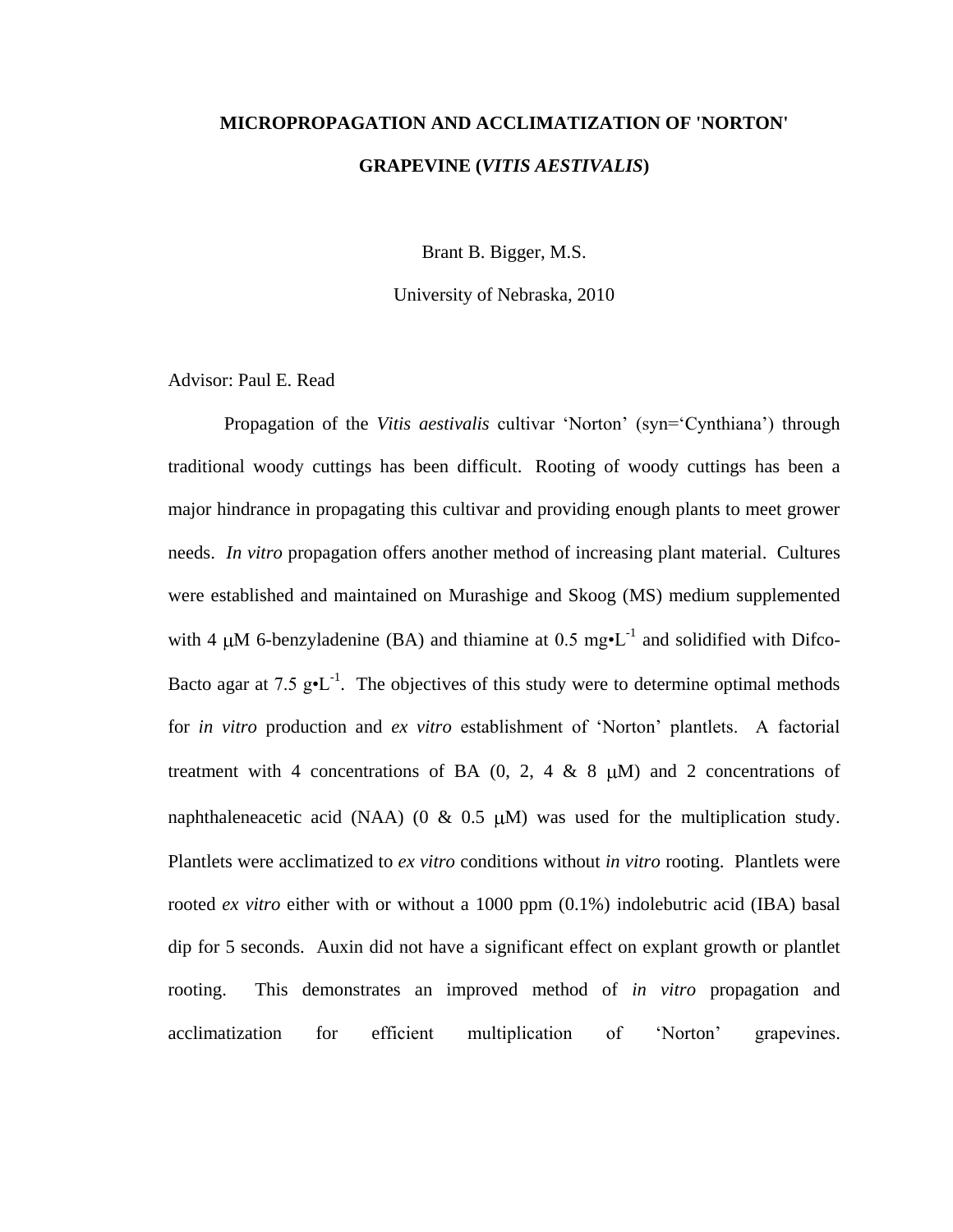I dedicate this thesis to my wife, Tami Bigger, whose love, encouragement, and support has helped me achieve my goals.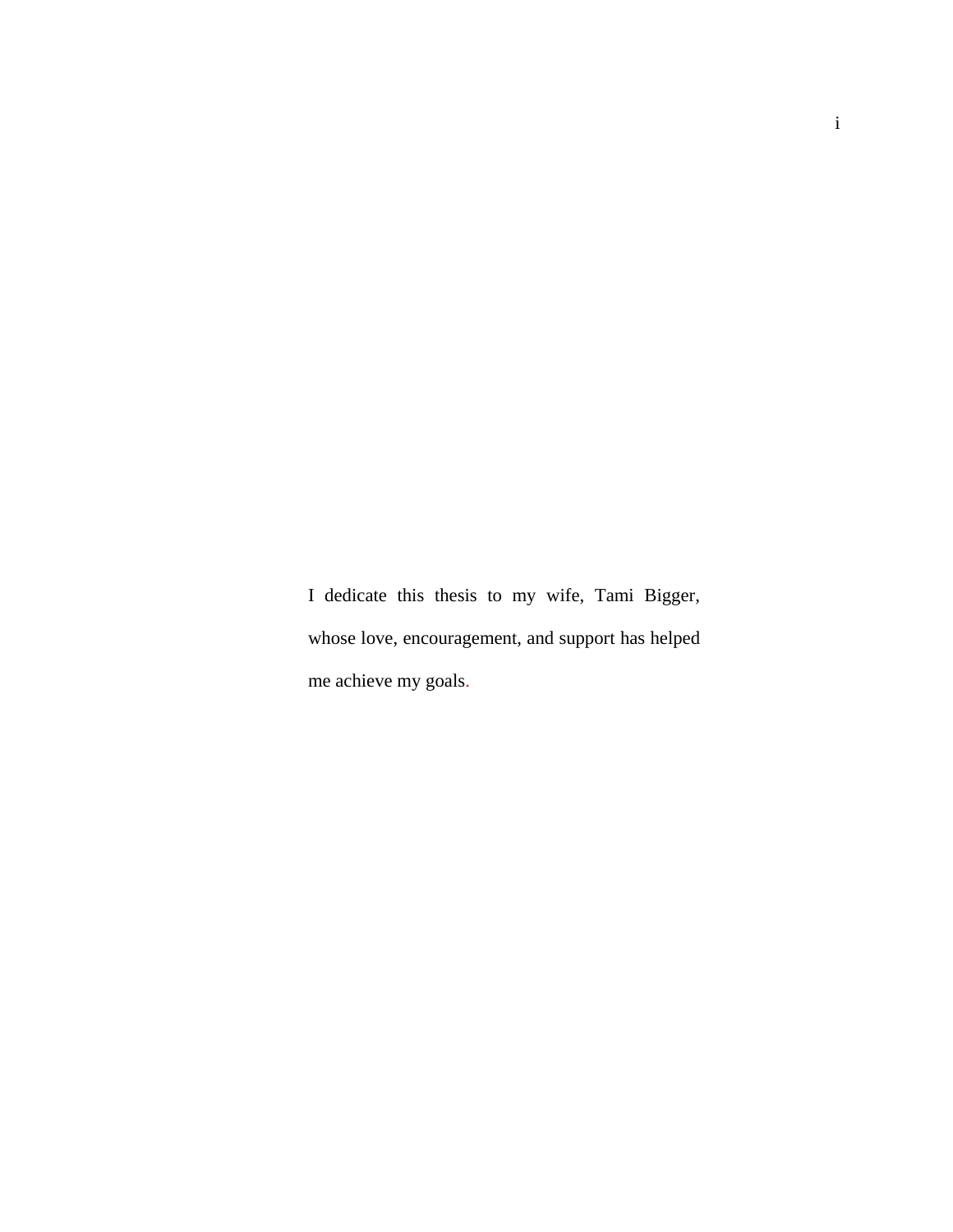#### **ACKNOWLEDGMENTS**

The author wishes to express his sincere appreciation to his advisor, Dr. Paul E. Read, for his guidance, support, advice, encouragement, and most of all his patience. Thanks are also extended to the members of the graduate committee, Dr. Jay B. Fitzgerald and Dr. Scott J. Josiah, for their valuable comments and advice.

Appreciation is also extended to Virginia Miller-Roether and Hristina Stamenova-Berberova for their technical assistance, Dr. Steve Kachman for his statistical assistance, Vaughn Hammond, Sanjun Gu, and fellow graduate students from the Department of Agronomy and Horticulture for their friendship and support, especially Nick & Becky Iwig, Jeff & Jamie Fassett, and the late Bryan Terrell.

All my gratitude is extended to my wife, Tami; my daughters, Hailey and Hannah; my son, Blake; my parents, Garry and Betty Bigger; and the rest of my family  $\&$ friends who have supported me throughout my life and have helped me achieve my goals. Special thanks are extended to my past research advisors and teachers (Dr. Paul E. Read, Dr. John J. Weiland, Dr. Zong-Ming Cheng, Dr. James Walla, Greg Ogard, Jim Schaffer and Woody Blasing) who inspired my curiosity in science and encouraged my pursuit of a fulfilling career in research.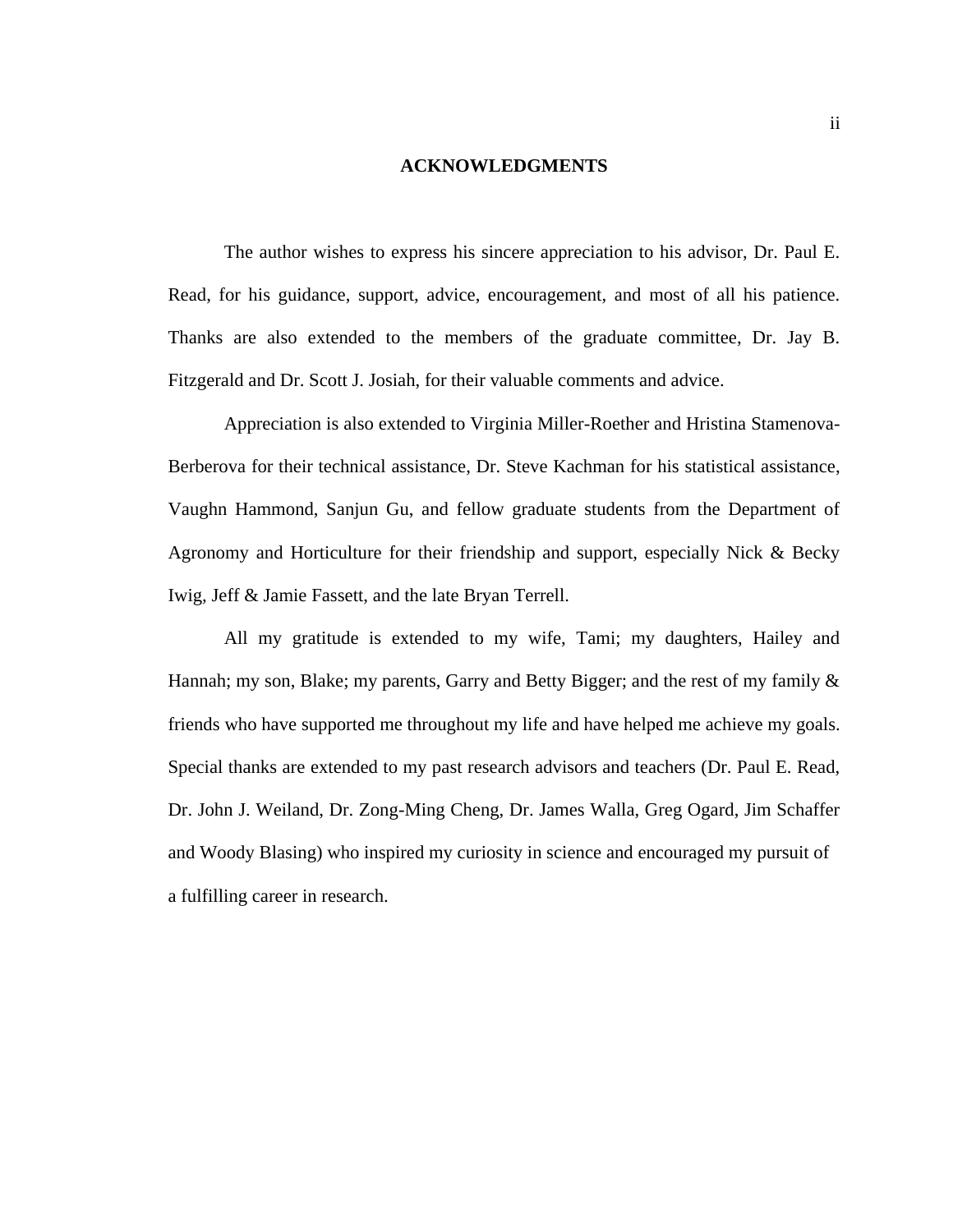# **TABLE OF CONTENTS**

# **TITLE: MICROPROPAGATION AND ACCLIMATIZATION OF**

# **'NORTON' GRAPEVINE (***VITIS AESTIVALIS***)**

| <b>ABSTRACT</b> |  |
|-----------------|--|
|-----------------|--|

| <b>APPENDIX</b>                                                                    |  |
|------------------------------------------------------------------------------------|--|
| Appendix 1 Propagation of softwood and woody cuttings of 'Norton' grapevine24      |  |
|                                                                                    |  |
|                                                                                    |  |
| <b>LIST OF FIGURES</b>                                                             |  |
| Figure 1 Establishment of in vitro cultures from excised axillary buds of 'Norton' |  |
|                                                                                    |  |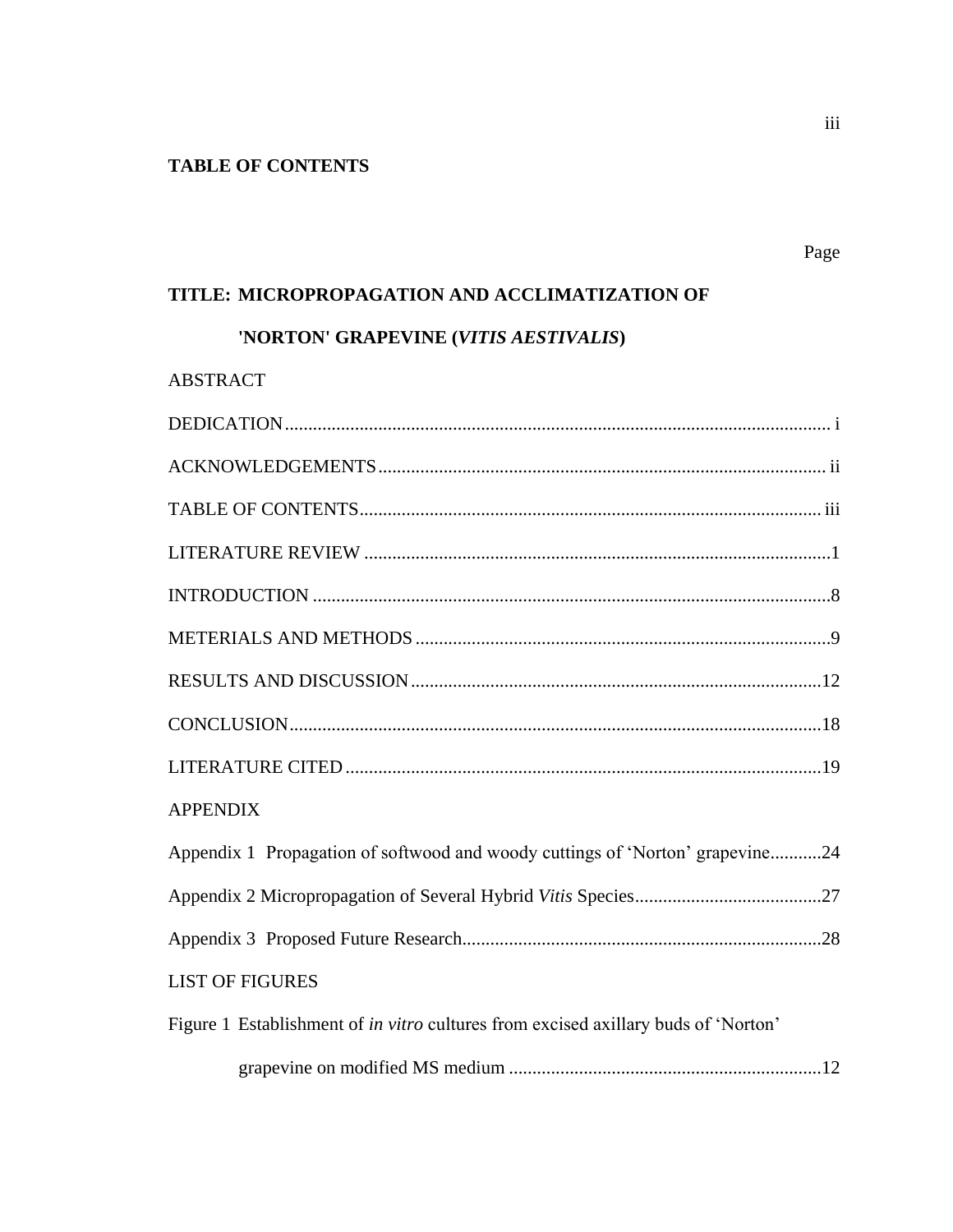| Figure 2 In vitro cultures of 'Norton' grapevine plantlets two weeks (culture on the |
|--------------------------------------------------------------------------------------|
| left) and four weeks after subculture on modified MS medium 13                       |
| Figure 3 Effect of various concentrations of benzyladenine (BA) and                  |
| naphthaleneacetic acid (NAA) on growth of 'Norton' grapevine cultured in             |
|                                                                                      |
| Figure 4 Effect of 0.1% indole-3-butyric acid (IBA) basal dip on establishment of in |
| vitro microcuttings of 'Norton' grapevine to ex vitro conditions16                   |
| Figure 5 Ex vitro rooting and acclimatization of 'Norton' microcuttings16            |
| Figure 6 Shoot and root growth of established 'Norton' microcuttings17               |
| Figure 7 Growth of cuttings from actively growing greenwood and woody tissue         |
| treated with basal dip of naphthaleneacetic acid (NAA) and rooted in a mist          |
|                                                                                      |
| Figure 8 Rooting of cuttings from actively growing greenwood and woody tissue        |
| treated with basal dip of naphthaleneacetic acid (NAA) and rooted in a mist          |
|                                                                                      |
| <b>LIST OF TABLES</b>                                                                |
| Table 1 Generalized linear model for dependent variables: number of shoots per       |
| explant and number of axillary buds per shoot of 'Norton' grapevine                  |
| cultured in vitro on modified MS medium with various concentrations of 6-            |
|                                                                                      |
| Table 2 Cultivars of hybrid Vitis grapevine species initiated and maintained in in   |

*vitro* culture on modified MS medium ...............................................................27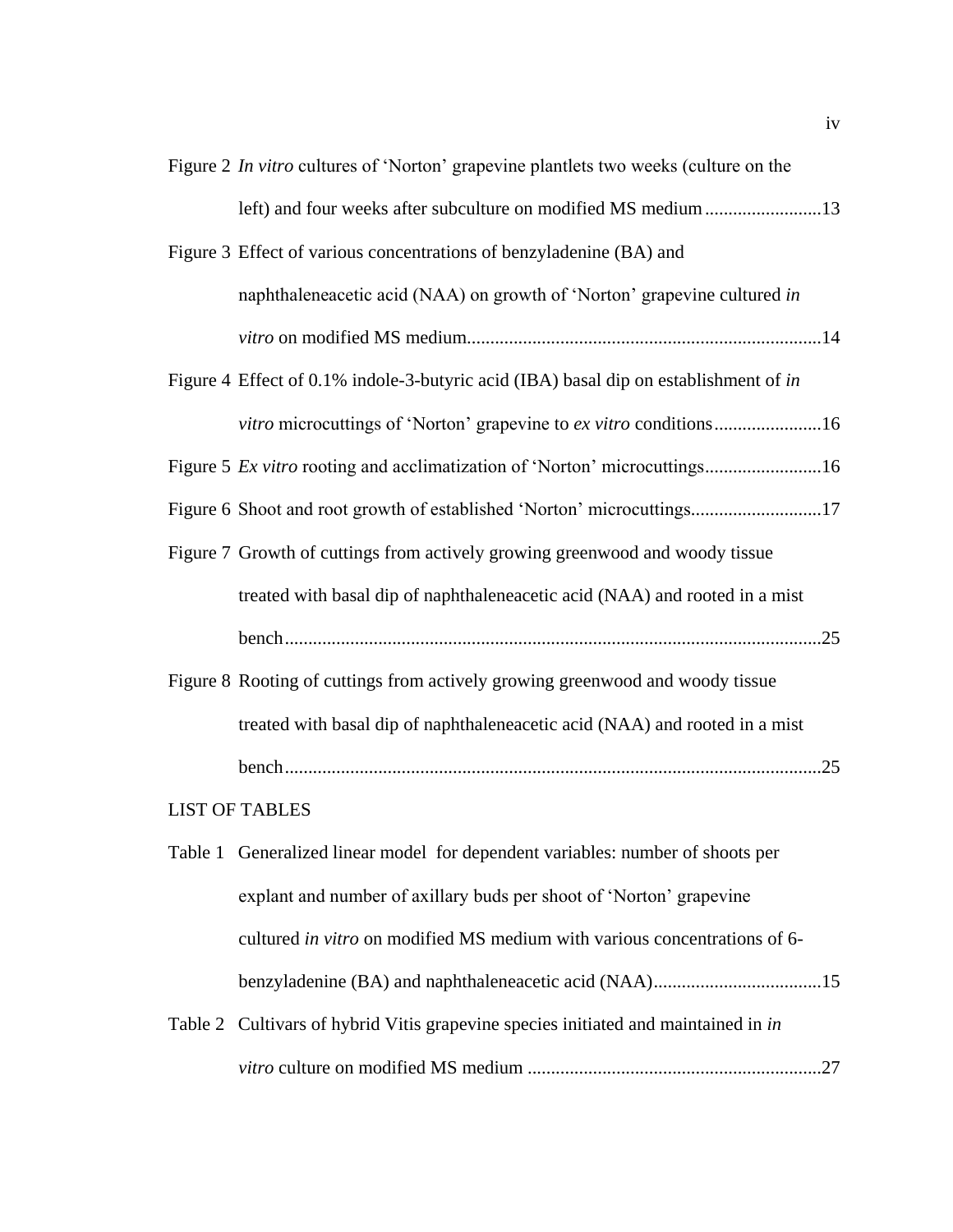#### **LITERATURE REVIEW**

Grapevines (*Vitis sp.*) are grown worldwide for a variety of purposes including fresh fruit, juice, jams, jellies, wine, raisins and other processed products. The cultivation of grapevines dates back several thousand years and remains economically and socially important today. *Vitis* species are the most widely planted fruit crop in the world with an annual production of over 65 trillion tons valued at over \$31trillion. The United States rank third in the world for both grape production and the value of the crop (Food and Agriculture Organization, 2009).

As members of the family Vitaceae, grapevines are perennial, woody vines that produce edible fruit. There are over a dozen genera with over 500 species. Of these, over 50 species belong to the genus *Vitis*. They have winding tendrils that generally arise opposite a leaf and their inflorescences are generally located in place of a tendril. Most members of this genus can be found in either warm or temperate regions of the world. *Vitis* species are diploid (2n=38). Most commercially important cultivars have perfect flowers, while unisexual male and female plants do exist. (Bailey, 1924; Mullins et al., 1992; Columbia Encyclopedia, 2008)

‗Norton' is a historic cultivar that remains economically important to the Central Appalachian Mountain region and South-Central Great Plains area of the United States (Morton, 1985) and appears to have potential as far north as southern Iowa and Nebraska (Read et al, 2004; Saenz, 2001). It is the most widely planted cultivar in Missouri accounting for over 15% of the total acreage planted to grapevines (Missouri Grape Growers Assoc., 2001). Among its desirable characteristics are 1) exceptional fungal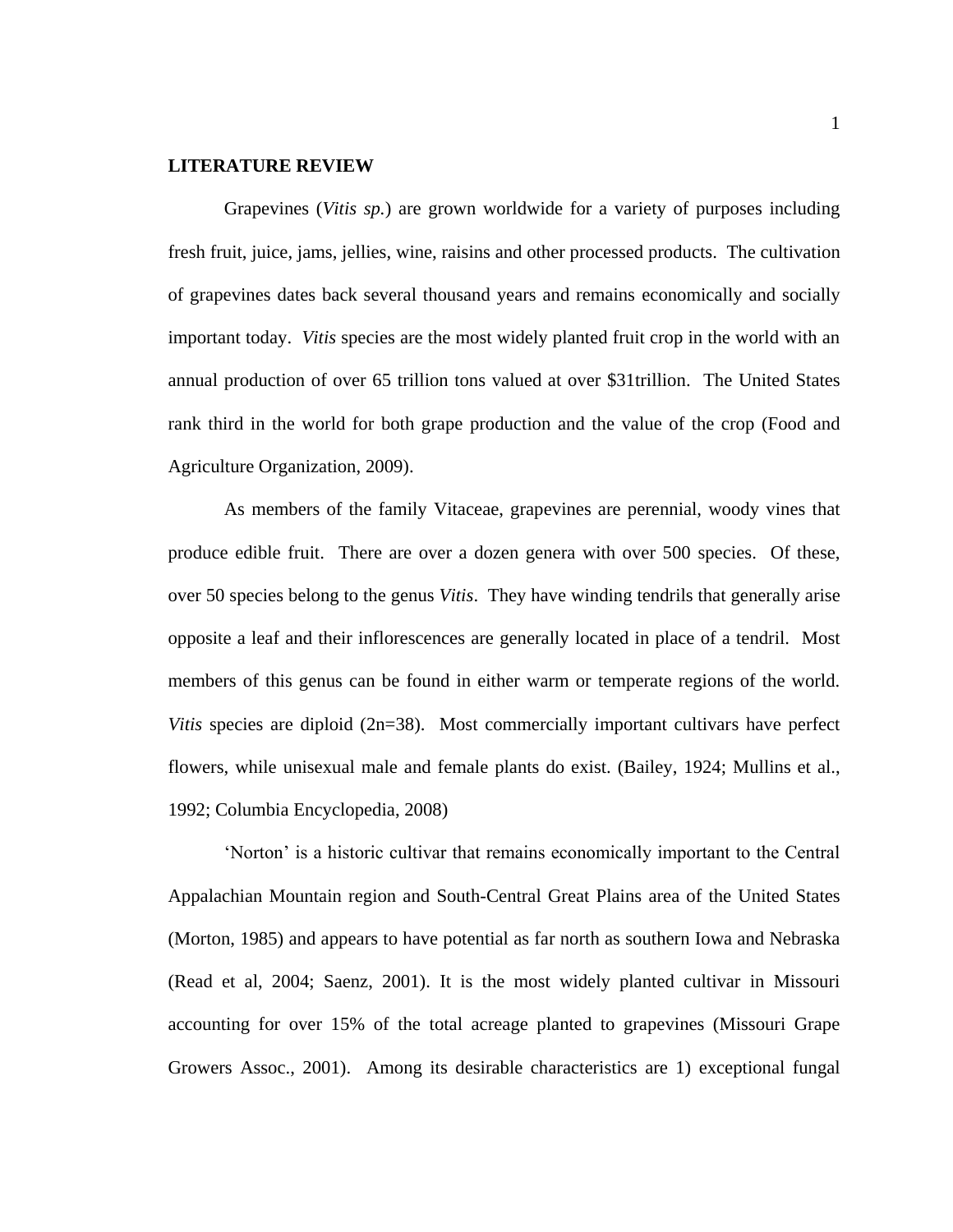disease resistance (Hendrick, 1908), 2) it is a vigorous plant that 3) its grapes produce a dark, full-bodied, red wine (Herald and Herald, 1998) 4) displays tolerance to Pierce's Disease (Kamas et al, 2000) and 5) and is very resistant to phylloxera (Hedrick, 1908).

The origins and history are vague, but recent historical and scientific research has helped remove some of that uncertainty. 'Norton' is believed to have resulted from a lost *Vitis vinifera* cultivar ‗Bland' being pollinated by stray pollen, possibly from *Vitis aestivalis* (Ambers and Ambers, 2004). It was first described by Prince in 1830. Appropriately described by the Latin "aestival: of or relating to summer" since "summer grape" is one of its common names of which it has many: Norton, Cynthiana, Virginia's Seedling, and Norton's Virginia Seedling.

Since the Civil War era there has been controversy regarding who was responsible for discovering, breeding or selecting 'Norton'. At that time, F. W. Lemosy came forward with a story attributing the discovery of the 'Norton' grape to his father, Dr. F. A. Lemosy in 1835 or 1836 on Cedar Island in the James River. His father then told Dr. Daniel Norton about this grape, and Norton dug up the plant and took it away. This vine was supposedly the one that became known as 'Norton' (Ambers and Ambers, 2004; Lemosy, 1861). As Hedrick (1908) explained, every aspect of this story is in direct conflict with the discussion of the 'Norton' grape provided by Prince (1830) particularly since the discovery of the wild grape occurred in the mid-1830s. Yet this unlikely version of actual events was perpetuated by Munson in *Foundations of American Grape Culture* (1909) normally a reliable source, he stated that 'Norton' was "found wild on Cedar Island, in James River, near Richmond, Va., in 1835, by Dr. F. A. Lemosque [sic],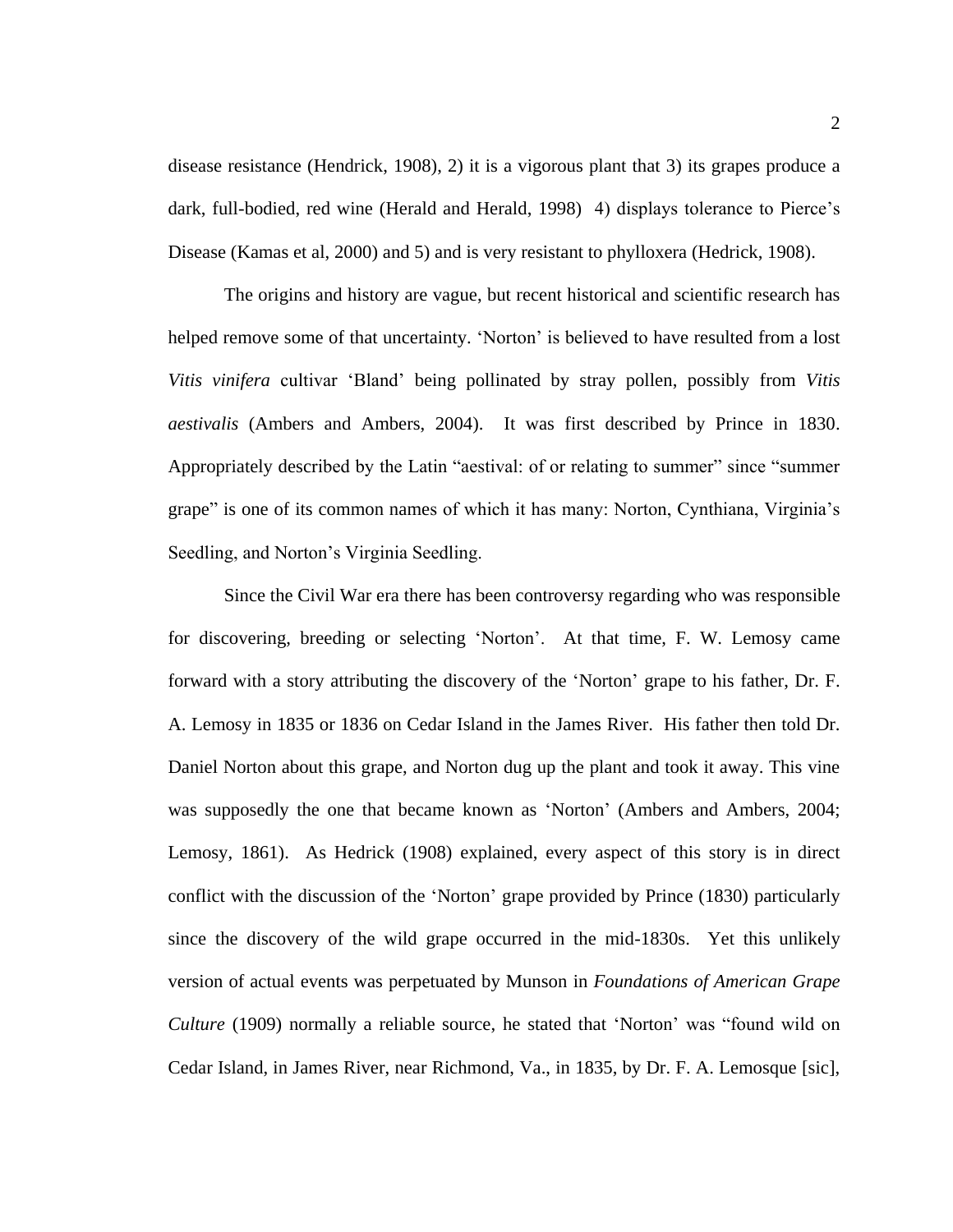and named and introduced by Dr. D. N. Norton of Richmond." This error has unfortunately been propagated to the present day, as recounted by Roberts (1999). A short review of the debates surrounding the history of 'Norton', its common names and the quality of its wines was written by Tarara and Hellman (1991). A more detailed investigation into the origins of 'Norton' and its possible parentage is presented by Ambers and Ambers (2004).

‗Norton' has a bit of a celebrity status in the popular culture of grapes and wines as evidenced by two non-technical, leisure-reading books (Kliman, 2010; Roberts, 1999) and magazine articles about either the wine or the grapevine too numerous to list. ‗Norton'/‗Cynthiana' grape (*Vitis Aestivalis*) was adopted as the official grape for the state of Missouri on 11 July 2003 (Missouri Code of State Regulations, 2010).

‗Norton' and ‗Cynthiana' were previously considered distinct cultivars or ‗Cynthiana' possibly being a sport of ‗Norton'. But recent isozyme and genetic analysis has shown they are the same cultivar. Minor differences in ripening times, ampelologic characteristics and other perceived differences that have been noted between these two cultivars are most likely attributed to the multitude of biotic and abiotic influences acting upon individual plants and is no more prevalent or dramatic than what is observed with some other cultivars. (Parker et al, 2005; Reisch et al, 1993; Stover, 2009)

One of ‗Norton's' significant downfalls is how recalcitrant this cultivar is to the traditional method of grapevine propagation through dormant woody cuttings. The difficulty in propagating this cultivar led Nicholas Longworth, one of Ohio's most prominent viticulturists, to declare in 1850, "Norton' is worthless as a wine grape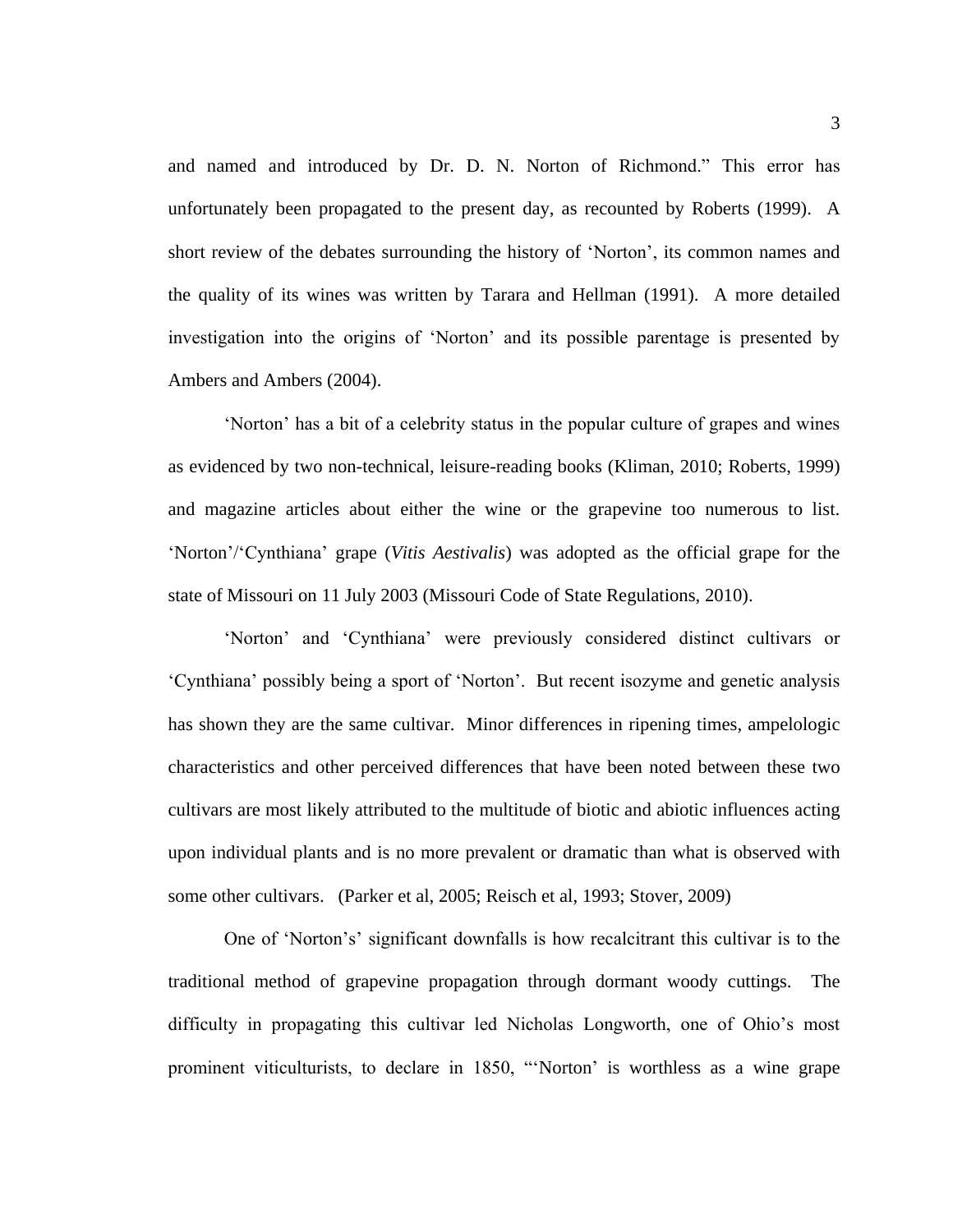because of the vine's difficult propagation..." (Hasmann, 1867). In fact, propagation rates below 15% have been reported (Avery, 1999). Recent progress has been made in this area using bottom heat or synthetic auxin either alone or in combination. Success rates of dormant woody cuttings lag behind most other grapevine cultivars and continue to result in limited stocks available for growers to plant. (Keeley & Preece, 2000; Keeley et al, 2004; Matsui et al, 2003; Portz et al, 2005)

Other methods for propagating grapevines are softwood cuttings, layering and *in vitro* plant tissue culture. Each of these methods has advantages over the others depending on specific conditions and desired outcomes. Softwood cuttings are similar to dormant cuttings, except the cuttings are made from actively growing shoots and often require misting or other method of maintaining increased humidity while the cuttings develop their own roots (Avery, 1999). Propagation by the layering method involves burying a short length of a shoot until it sprouts and shows root growth from the buried section. At that point the short vine section that has sprouted is severed from the mother plant and replanted (Hartmann et al, 2002). *In vitro* propagation (micropropagation or tissue culture) requires specialized facilities, equipment and expertise, but can potentially yield exponentially more plants (Terregrosa et al, 2001).

The first report of *in vitro* culture of grapevines was by Morel (1944). Since that early study, culture of callus, production of protoplasts, development of somatic embryos, regeneration via organogenisis with or without a callus phase, and multiplication through axillary bud or nodal culture have all been attempted with varying results and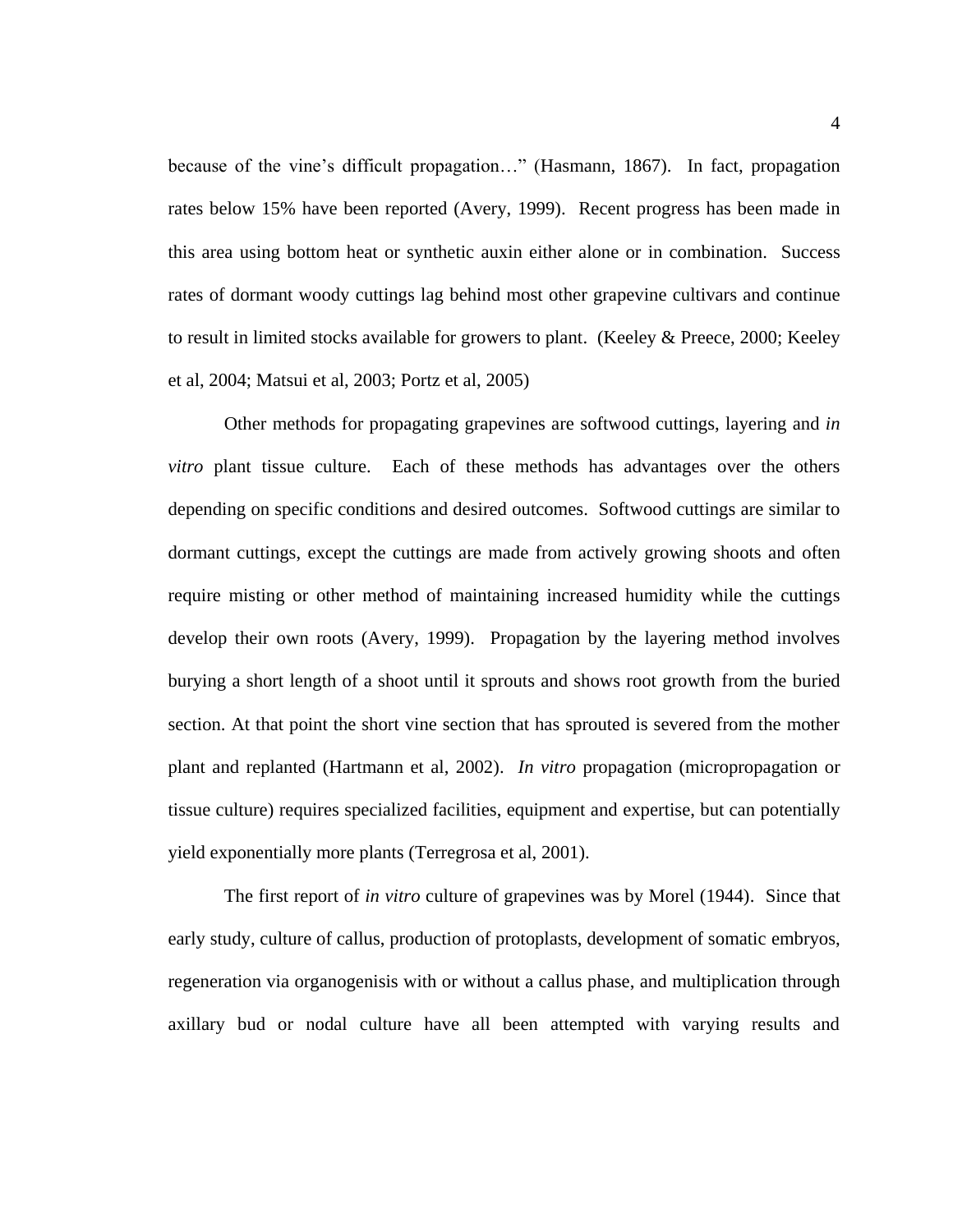achievements. Several reviews of the topic have been published (Krul and Mowbray, 1984; Lumsden et al, 1994; Read, 2007; Sharp et al, 1979; Torregrosa et al, 2001).

Rapid multiplication of grapevine plantlets has been achieved through nodal cuttings containing a single axillary bud (Buyukdemirci, 1997; Ikten, 2000; Minal-Mhatre et al, 2000; Nas et al, 2005; Tapia and Read, 1998). This method consistently yields true-to-type plants by avoiding potential somaclonal variation associated with hyperhydricity (vitrification) caused in part by excessive cytokinins in the multiplication medium (Heloir, et al, 1997). High rates of multiplication have also been associated with increased incidence of somaclonal variation (Karp, 1999; Skirvin et al, 1994)

Nodal tissue culture of grapevines can propagate elite or scarce varieties much quicker than traditional methods (Torregrosa et al, 2001). Grapevines established from micropropagated plants may display signs of plant juvenility or excessive vigor for a few years. These characteristics diminish until the plants are indistinguishable from traditionally propagated plants after several years (Deloire et al, 1995; Martinez and Mantilla, 1995; Mullins et al, 1979). This method has also proved useful for other *Vitis* species such as Muscadine (*Vitis rotundifolia)* that were recalcitrant to propagate through dormant woody cuttings (Lee and Wetzstein, 1990).

Micropropagation of ‗Norton' has previously been described. Qiu et al (2004) manipulated several culture conditions devised for *Vitis vinifera* species to facilitate the propagation of ‗Norton' microshoot tips for virus elimination. Norton and Skirvin (2001) reported success initiating, proliferating and rooting cultures *in vitro* and establishing the plants *ex vitro*. They were unable to root the plantlets directly in potting medium.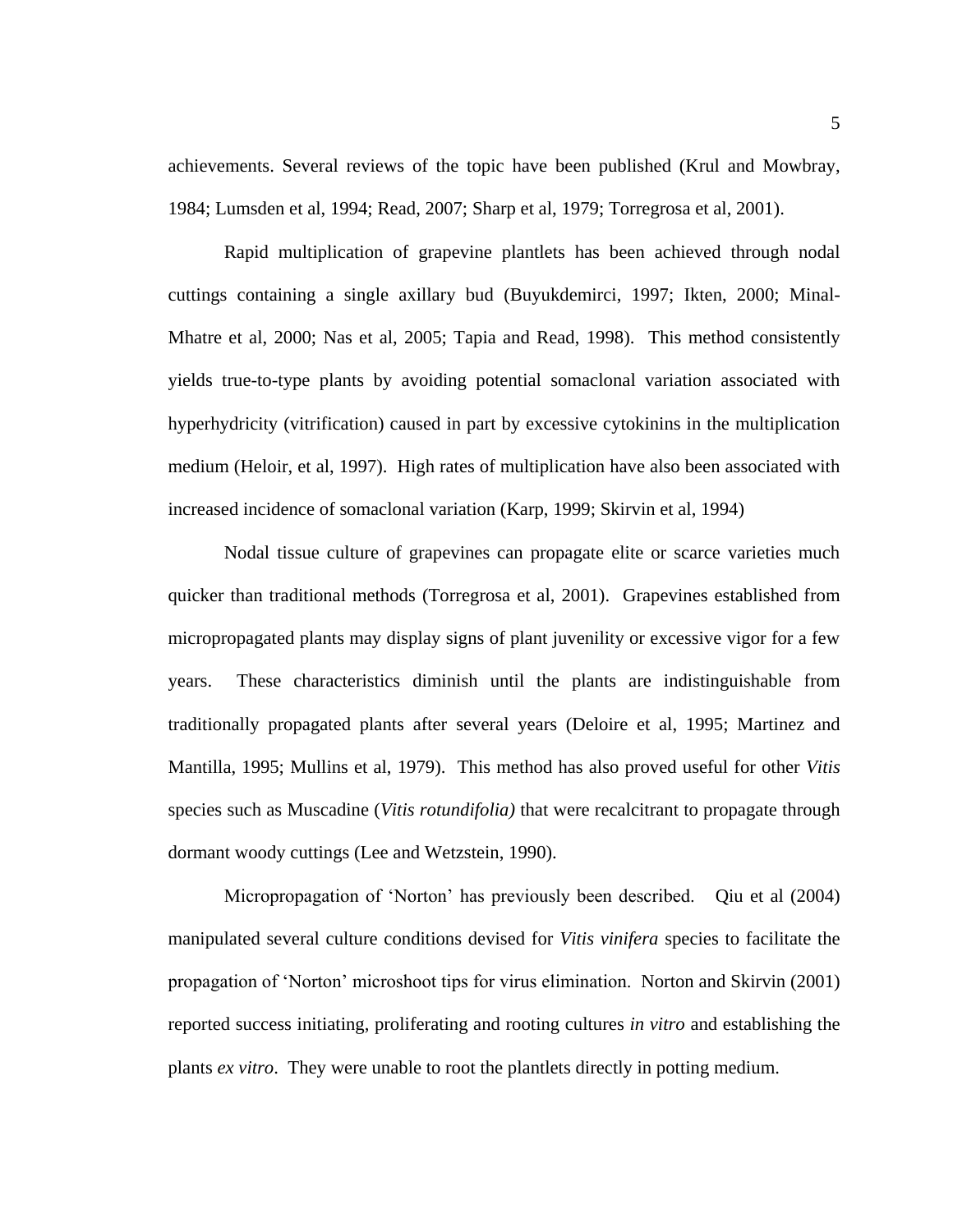Rooting plantlets directly into potting medium is preferable because: 1) it eliminates the time, material and labor required for an *in vitro* rooting step 2) roots developed *in vitro* can be difficult to manipulate and are easily broken (Norton and Skirvin, 2001) 3) in other woody species *ex vitro* formed roots are anatomically and morphologicly superior to those formed *in vitro* (McClelland et al, 1990) . The removal of *in vitro* formed roots before planting in soil has shown to improve the *ex vitro* growth of micropropagated grapevines (Thomas and Ravindra, 1997). One conflicting report suggests that roots developed *in vitro* contribute to plantlet growth during acclimatization (Gribaudo, 1995).

An important, and often limiting, part of any micropropagation system is the transition from *in vitro* to *ex vitro* growth or acclimatization (Lewandowski, 1991; Pierik, 1988). Several factors affect survival of microcuttings and successful transition from a largely heterotrophic state to a complete autotrophic plant (Thomas, 1998). Size of the microcutting often dictates its vigor and ability to withstand the stress of acclimatization (Mohammed and Vidaver, 1990). Relative humidity of the culture environment influences the severity of desiccation to the microcutting while the cuticular structure of *in vitro* leaves develops further and thickens (Marin and Gella, 1998; Marin et al, 1998).

During successful acclimatization, relative humidity levels gradually decreases from the high humidly of *in vitro* culture vessels to the lower humidity of greenhouse or field conditions (Preece and Sutter, 1991; Read and Fellman, 1985). Methods employed to manipulate relative humidity to the desired levels for acclimatization include: mist bed, fogging system, enclose microcuttings in plastic bags (i.e.: sachet system), and plastic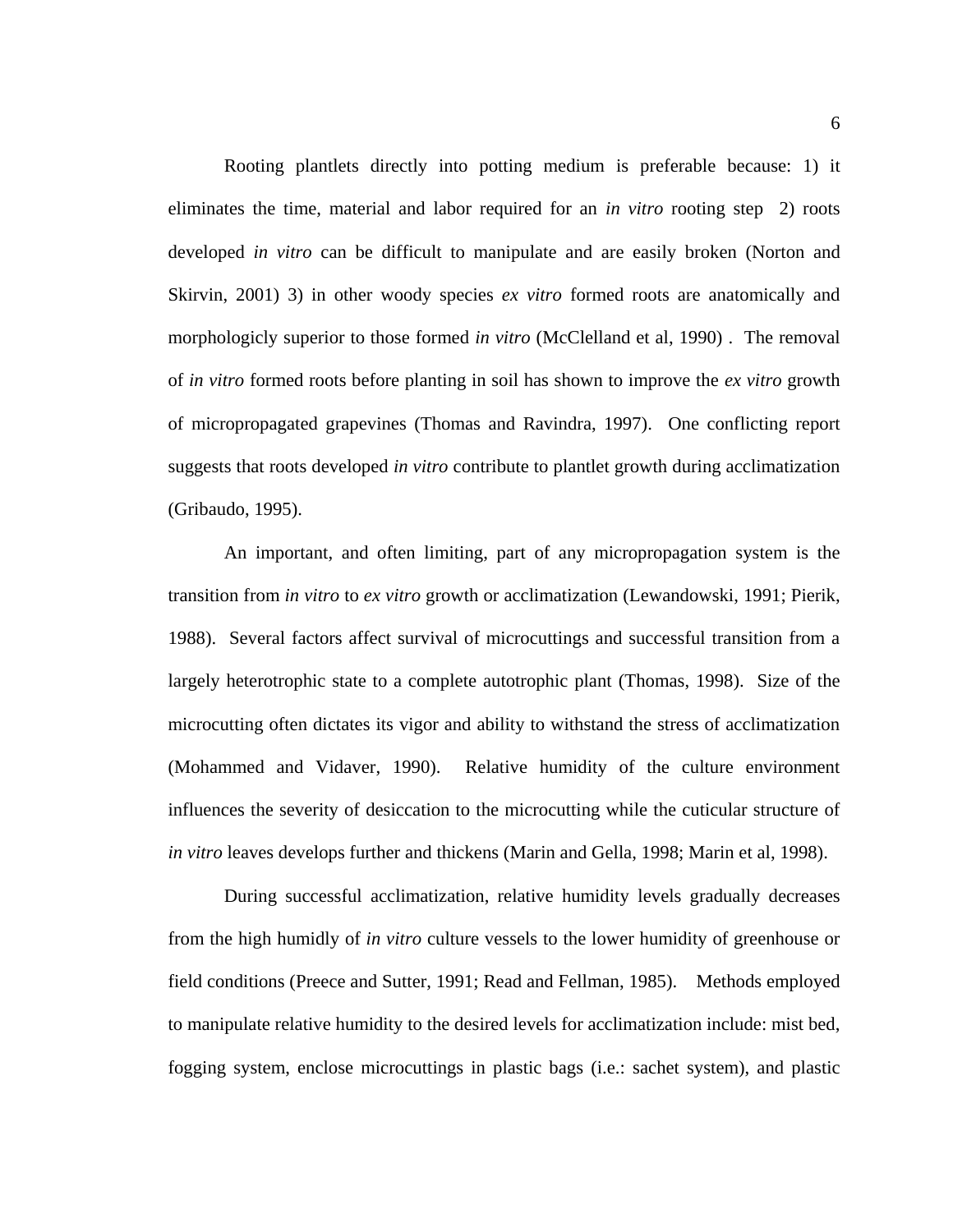containers (such as sundae cups) (Nas and Read, 2003; Norton and Skirvin, 2001; Ravindra and Thomas, 1985).

Success of any micropropagation system to propagate 'Norton' grapevines is not only determined by the number of plants that are multiplied *in vitro* or established in the field, but if those plants maintain trueness to type and continue genotypic and phenotypic traits of the donor plant.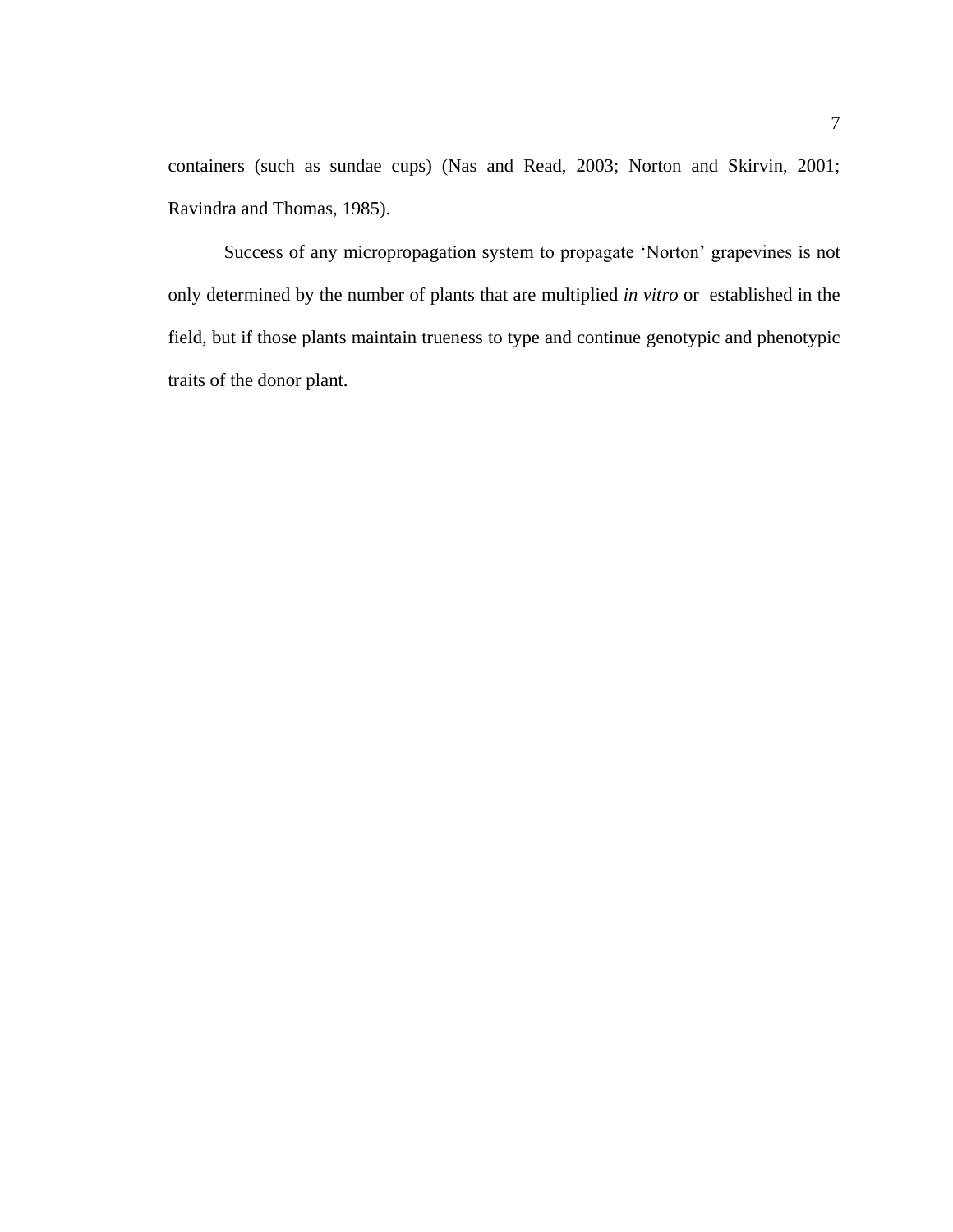# **INTRODUCTION**

The American hybrid *Vitis* spp. 'Norton' is a premium wine grapevine for use in the central Midwest (Reisch et al., 1993). It has several desirable characteristics, but difficulty associated with propagation has limited its use in vineyards (Tarara and Hellman, 1991). Grapevines are traditionally propagated from cuttings of dormant oneyear-old canes (Hartmann et al., 2002). Propagation of 'Norton' through this method has proven difficult because cuttings root poorly (Avery, 1999). *In vitro* propagation offers another method of increasing plant material for this cultivar. Micropropagation of ‗Norton' has previously been reported (Norton and Skirvin, 2001). The goal of this project was to develop a system for improved *in vitro* plantlet quality and acclimatize plantlets without an *in vitro* rooting step. Potential benefits of this research include increased plant material available for growers at a lower cost and an increase in availability of this grape for wineries.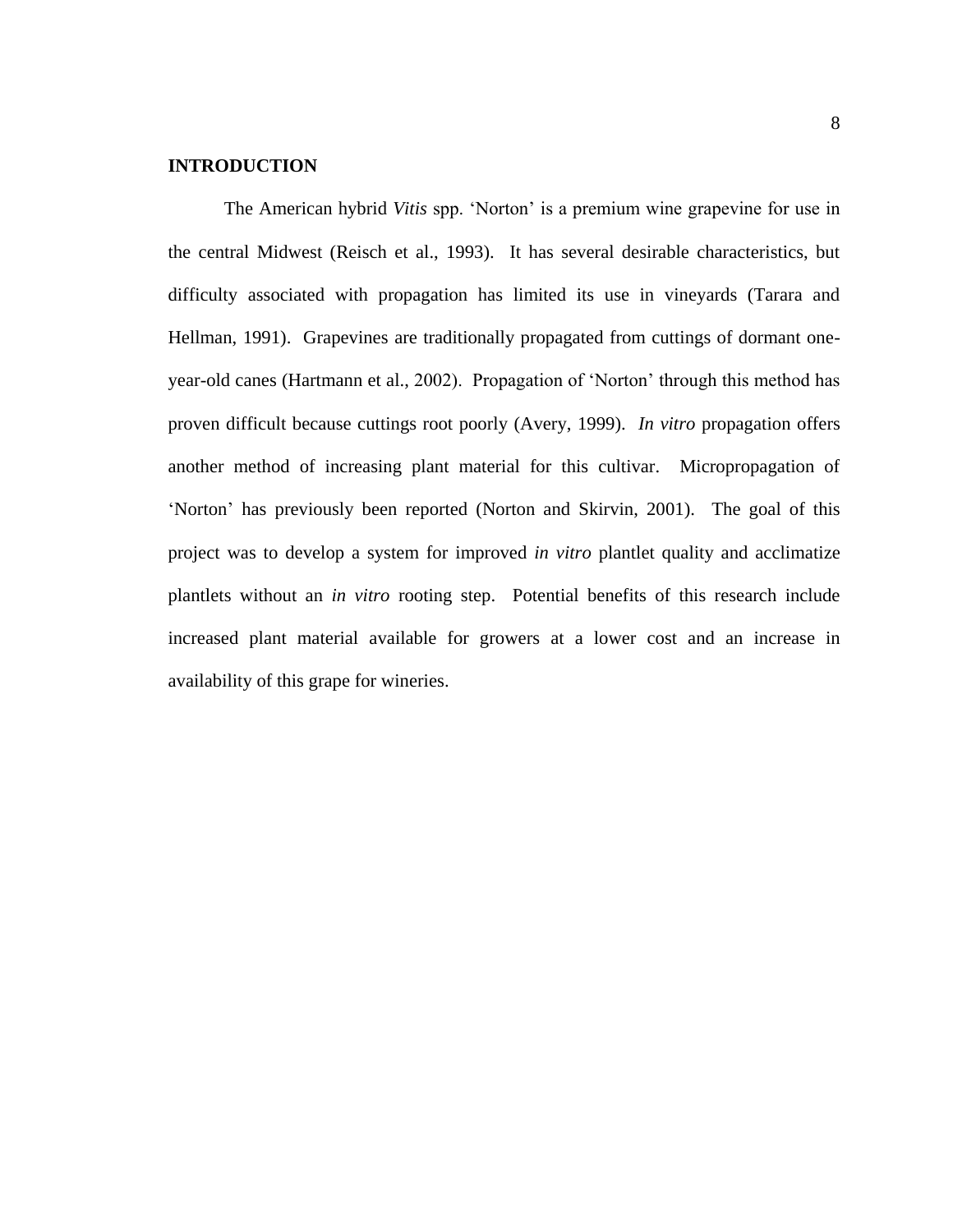#### **MATERIALS AND METHODS**

#### *In Vitro* **Culture Establishment and Maintenance**

Greenhouse-grown 3-year-old potted plants with actively growing shoots (30-50 cm in length) were used as source material. Axillary buds (0.5 X 0.5 cm) were excised, then surface disinfested for 15 minutes in a 10% commercial bleach solution and washed three times for 5 minutes in sterile water. Single explants were placed in 25mm culture tubes containing 10 ml Murishige and Skoog (MS) medium (Murashige and Skoog, 1962) supplemented with 4  $\mu$ M 6-benzyladenine (BA) and thiamine at 0.5 mg•L<sup>-1</sup> and solidified with Difco-Bacto agar at 7.5  $g \cdot L^{-1}$  (Buyukdemirci, 1997). Established cultures were transferred monthly to fresh medium before experiments were begun. Explants were propagated placing individual single-node segments containing an axillary bud, with leaves removed, horizontally on the medium in a culture tube. Cultures were maintained at  $23\pm1\textsuperscript{o}$ C for 16 hours per day under cool white florescent light (28 µmol• s<sup>-1</sup>)  $\cdot$  m<sup>-2</sup>) in the laboratory culture room.

#### *In vitro* **Propagation and Multiplication**

MS medium supplemented with BA  $(0, 2, 4, \text{ or } 8 \mu M)$ , NAA  $(0 \text{ or } 0.5 \mu M)$ , thiamine at 0.5 mg•L<sup>-1</sup> and solidified with Difco-Bacto agar at 7.5 g•L<sup>-1</sup> (pH 5.6±0.1) was used in all multiplication experiments. Explants were incubated as described above.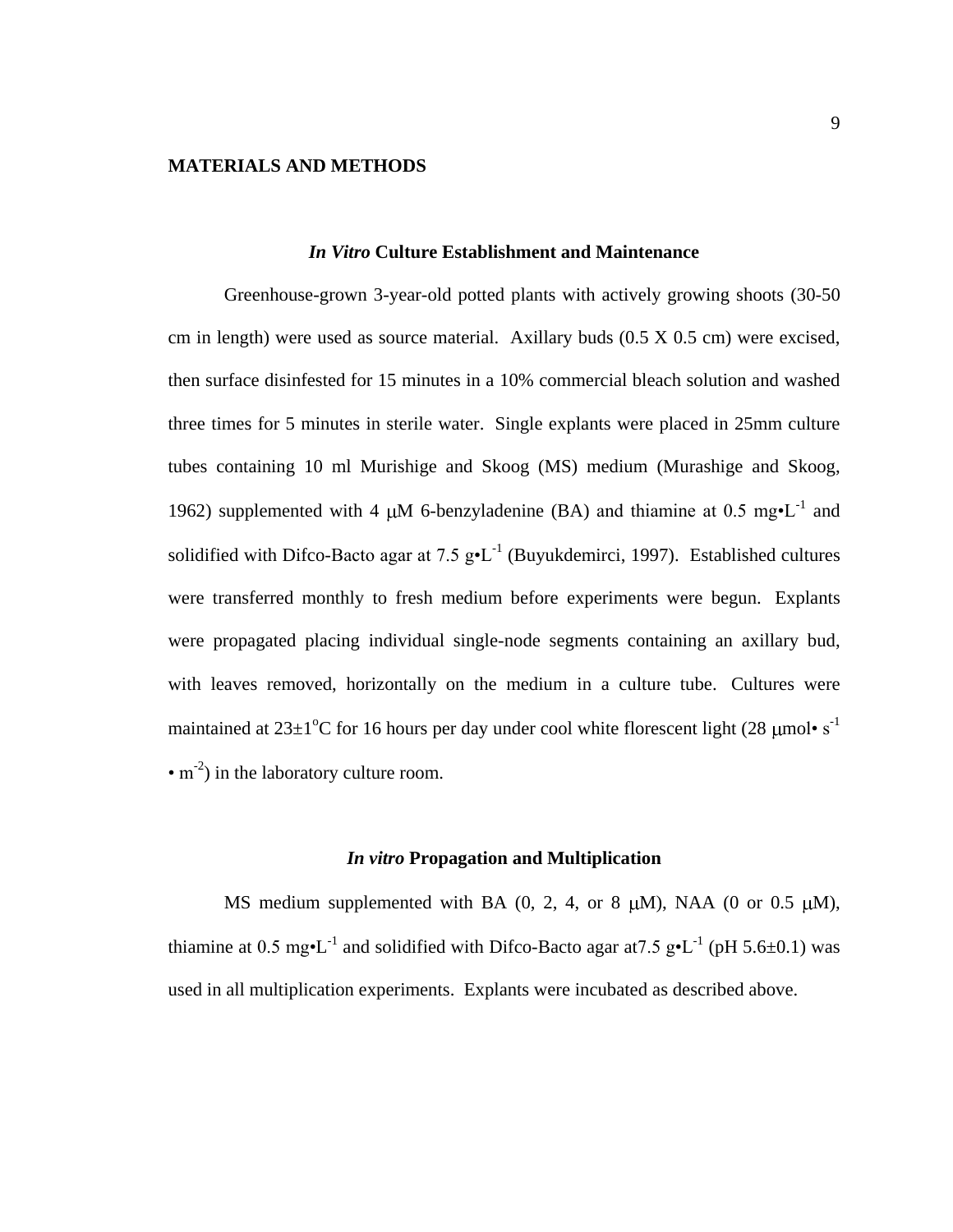#### *Ex vitro* **Acclimatization**

Microcuttings excised from four to six week old cultures with basal portions (callus, roots, tissue from previous subcultures) removed at approximately the level of the growth medium were used. Microcuttings, either with or without a five second basal (0.5 cm) dip in 1000 ppm (0.1%) indole-3-butyric acid (IBA), were transferred to hydrated peat pellets (Jiffy 9, Jiffy Products Ltd., Shippagan, Canada) within plastic sundae cups with lids (cup: DSD8X & lid: LD8-58, Sweetheart Cup Company, MD, USA) for rooting and acclimatization under the same temperature and light intensity used for culture establishment and multiplication (Nas and Read, 2003). The planting medium was gently packed around the basal portion of the microcutting after it was inserted into the premade hole of the peat pellet. After four days, plantlets and peat pellets were planted in potting medium (34% peat, 31% perlite, 31% vermiculite, 4% soil) in 1 L plastic pots and transferred to the greenhouse under the partial shade of heavy white cloth. Supplemental lighting was not used because these experiments were conducted in late spring and early summer. Sundae cup lids were used to maintain the relative humidity surrounding the microcutting. Relative humidity under the sundae cup lids was gradually reduced to ambient levels by lifting one side and resting the tilted lid against the side of the pot. Lids were initially tilted to  $\sim 15^{\circ}$  angle. Each week, the lids were tilted an additional  $\sim 15^{\circ}$ until after four weeks the plantlets were fully acclimatized. Each microcutting was inspected at least every two days for signs of wilting or excessive desiccation. For those microcuttings, the acclimatization process was slowed by temporarily adjusting the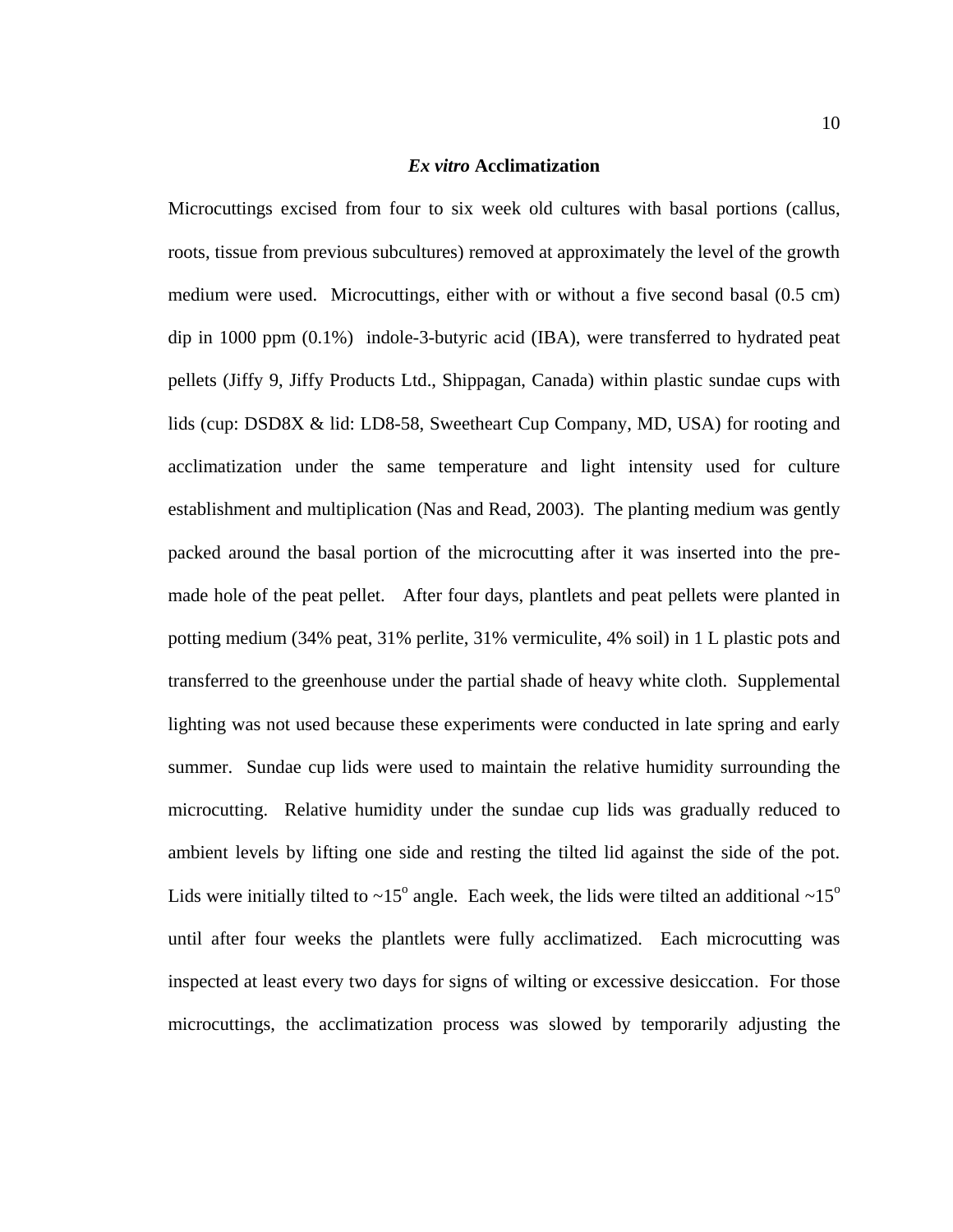sundae cup lid to a lower angle and increasing the relative humidity surrounding that microcutting.

# **Experimental Design**

Single explants placed in culture tubes were cultured as described above. Ten replications were assigned to each treatment in a factorial arrangement. The experiment was a completely randomized design and conducted twice. Data were collected after four weeks and statistically analyzed using SAS V8 GLM (SAS, 1999). Separation of treatment means was done by LSD at alpha 0.05 level.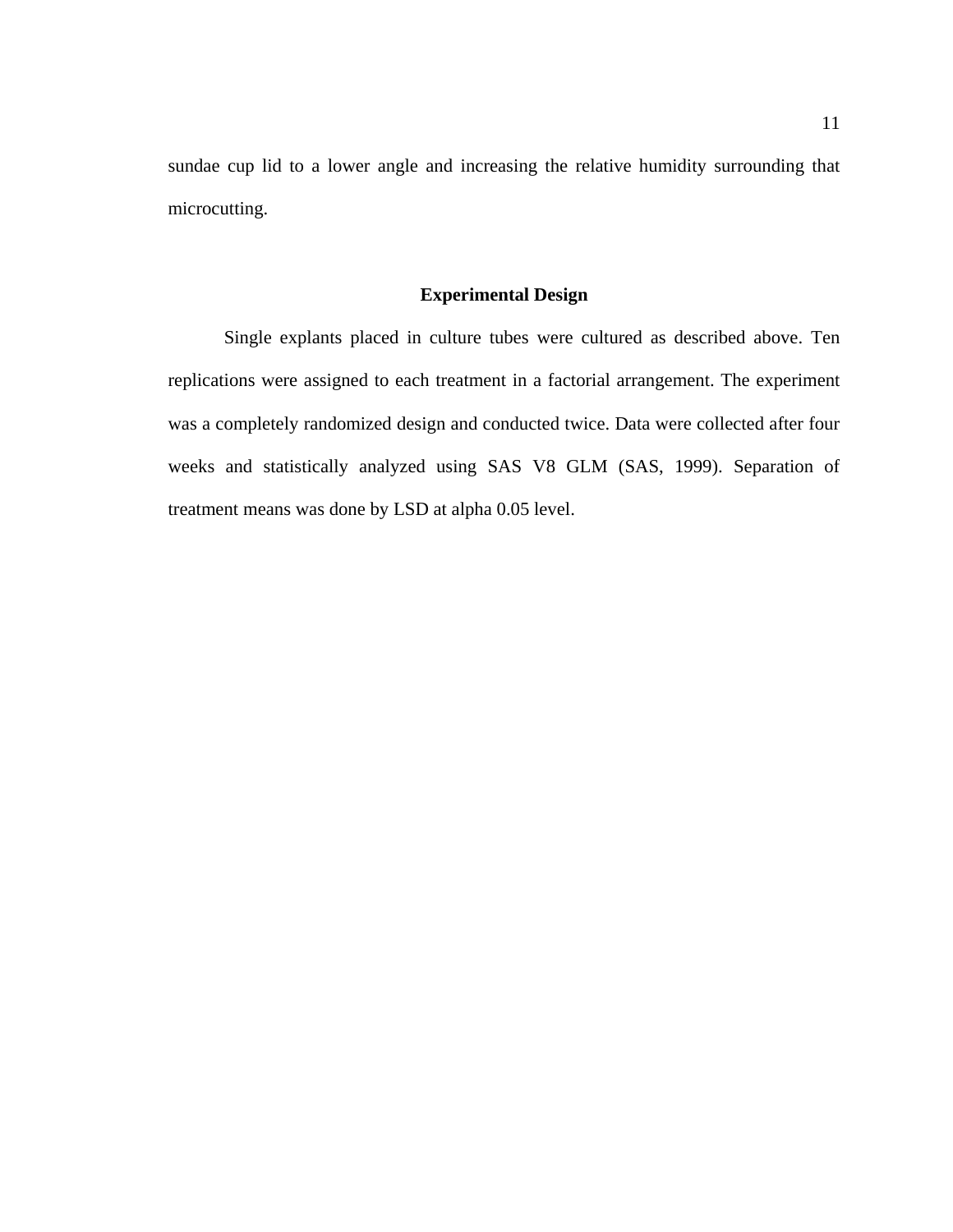## **RESULTS AND DISCUSSION**

#### **Establishment**

In three different attempts, a total of ninety-three cultures were initiated with a contamination rate of 4.3 % (4 of 93) and 61.3 % (57 of 93) of the cultures became fully established and growing *in vitro* after five weeks as shown in Figures 1 and 2. The relatively low amount of contamination in initiated cultures may be attributed to harvesting tissue from healthy, actively-growing, greenhouse-grown stock plants and use of an effective disifestation procedure. For the cultures that did not become established, the disinfestations treatment may have been too harsh.



Figure 1

Establishment of *in vitro* cultures from excised axillary buds of ‗Norton' grapevine on modified MS medium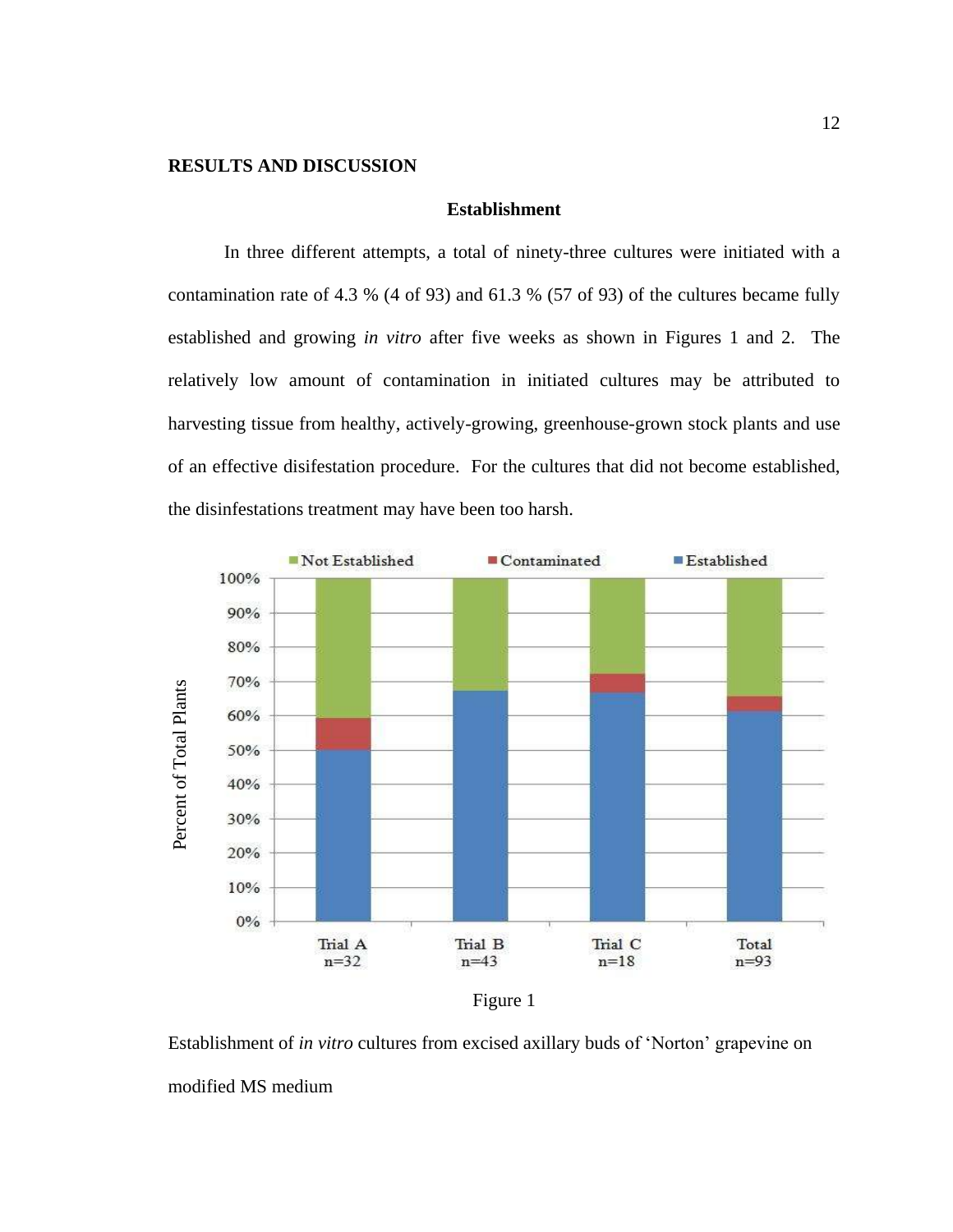



*In vitro* cultures of 'Norton' grapevine plantlets two weeks (culture on the left) and four weeks after subculture on modified MS medium

# **Multiplication**

The effects of cytokinin, auxin, and interaction of cytokinin x auxin on number of shoots per explant and number of axillary buds per shoot are presented in Figure 3 and Table 1. Auxin did not have an effect on either the number of shoots per explant or the number of nodes per shoot. The interaction between cytokinin and auxin was not significant.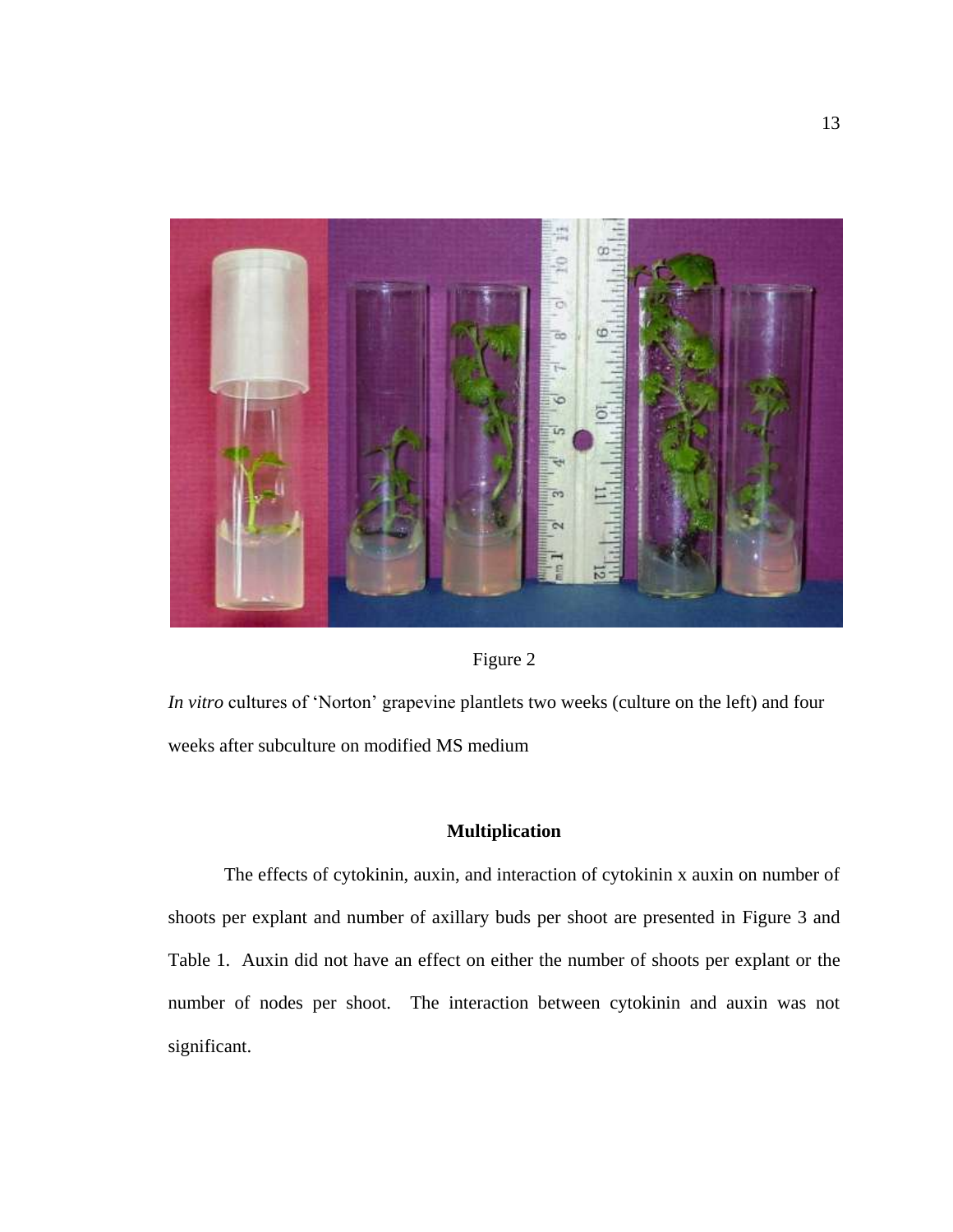

Effect of various concentrations of benzyladenine (BA) and naphthaleneacetic acid (NAA) on growth of ‗Norton' grapevine cultured *in vitro* on modified MS medium.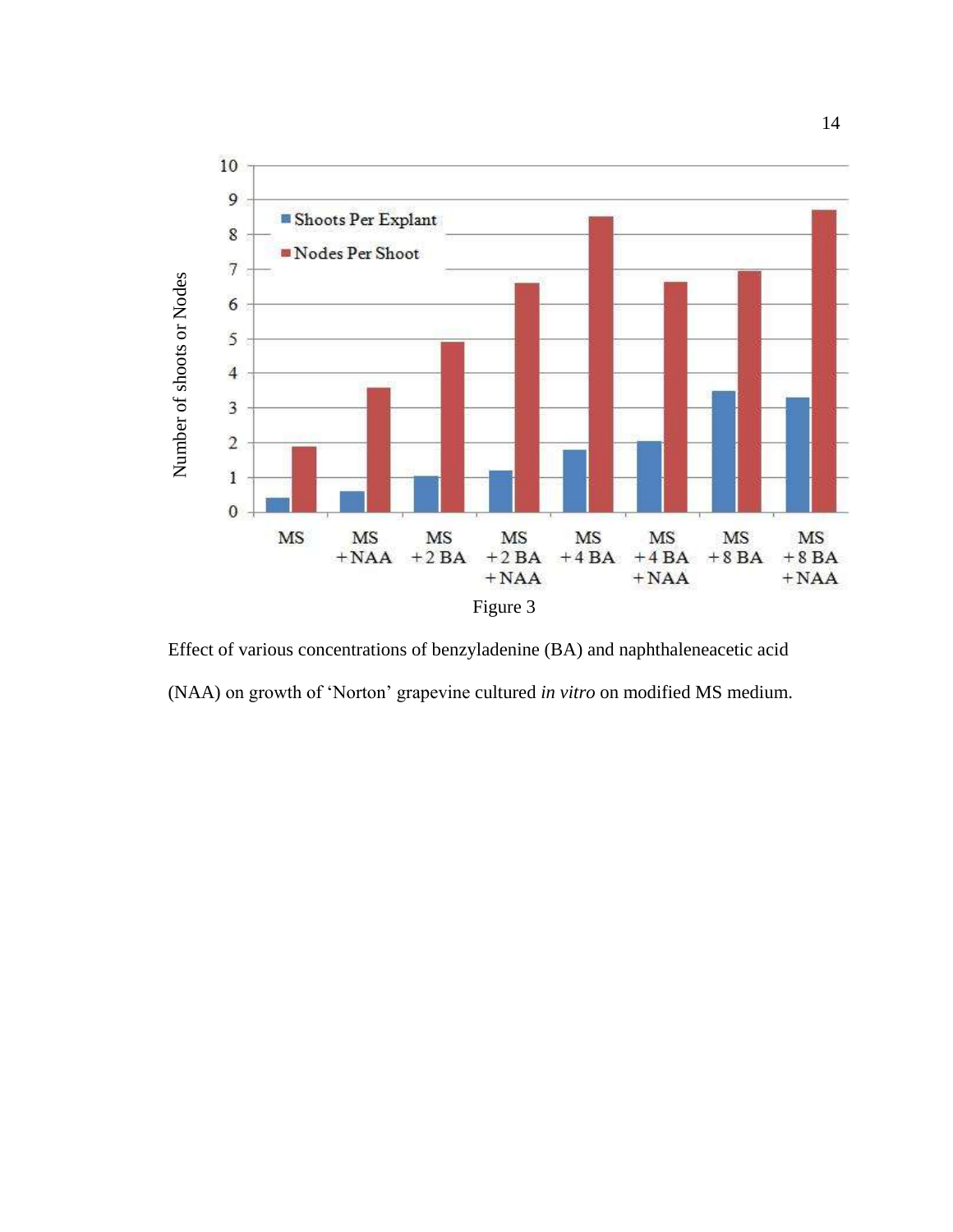#### Table 1

Generalized linear model for dependent variables: number of shoots per explant and number of axillary buds per shoot of 'Norton' grapevine cultured *in vitro* on modified MS medium with various concentrations of 6-benzyladenine (BA) and naphthaleneacetic acid (NAA)

|            |    | number of shoots per explant | axillary buds per shoot |
|------------|----|------------------------------|-------------------------|
| Source     | DF | F value                      | F value                 |
| BA         |    | $63.96***$                   | 22.58****               |
| <b>NAA</b> |    | 0.41 <sup>NS</sup>           | $2.75^{NS}$             |
| BA x NAA   |    | $0.42^{N}$                   | $3.34**$                |

\*\*, \*\*\*\* significant F-value at P<0.05 and 0.0005 level

<sup>NS</sup> nonsignificant at P>0.05

#### **Acclimatization**

Although treatment of microcuttings with a basal dip in IBA resulted in a slightly higher rate of acclimatization and *ex vitro* establishment, the difference is not statistically significant. Ninety-eight percent of microcuttings with basal dip in IBA survived and were growing vigorously versus 92% without the treatment (Figure 4). The improvement is marginal and is not enough to justify the added cost of treatment. Plantlets cultured under the relatively low light conditions of the culture room can produce endogenous levels of auxin and contribute to the rooting of plantlets (Economu and Read, 1986). Plantlets rooted quickly and produced 3-7 strong, vigorous roots and shoots (Figures 5 and 6). The high establishment rate of the microcuttings to *ex vitro* conditions may be attributed to the plantlets regaining some juvenile characteristics while in culture and/or endogenous auxin levels in the microcutting.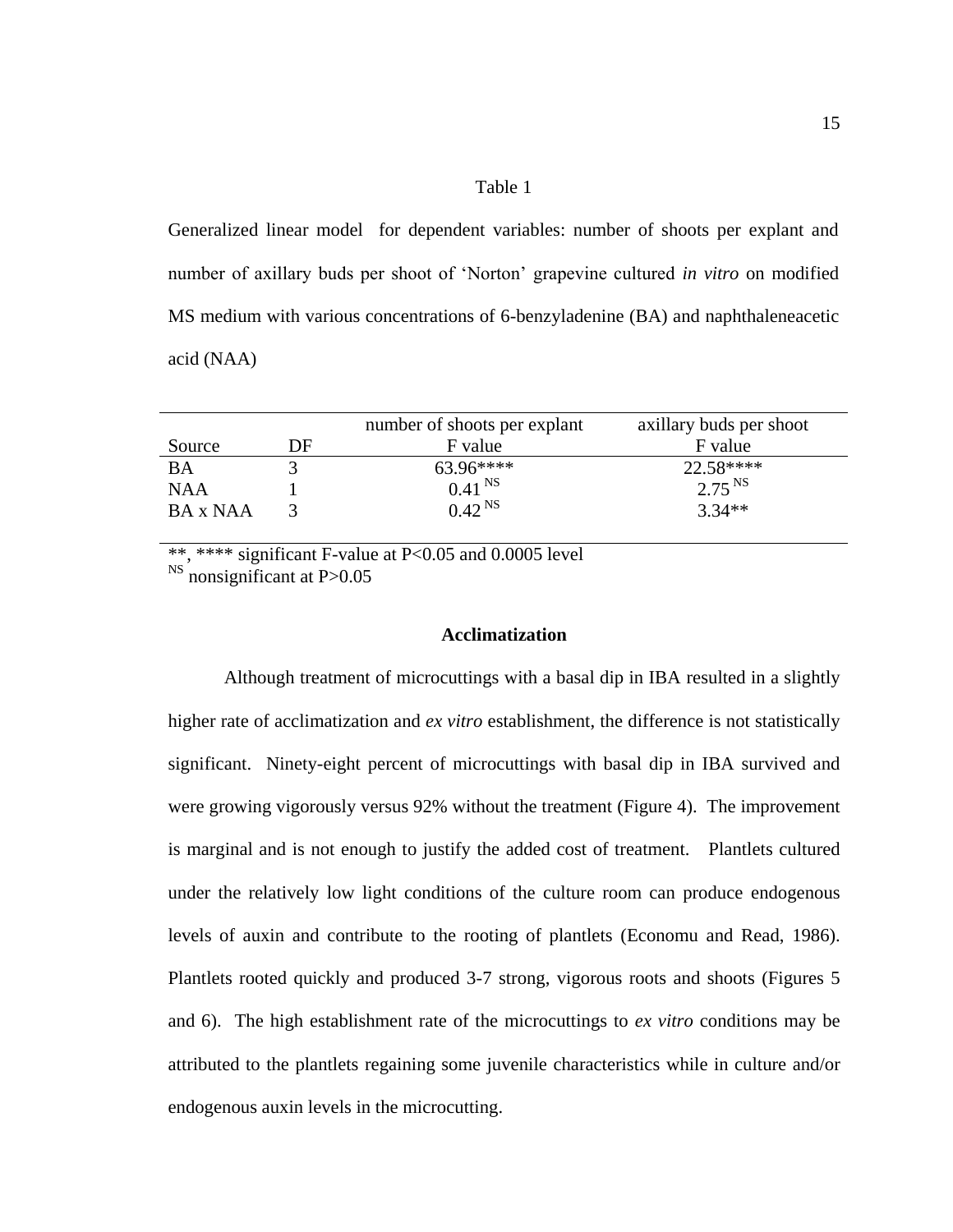



Effect of 0.1% indole-3-butyric acid (IBA) basal dip on establishment of *in vitro*

microcuttings of ‗Norton' grapevine to *ex vitro* conditions



Figure 5

*Ex vitro* rooting and acclimatization of ‗Norton' microcuttings Microcutting planted in a hydrated peat pellet (left) and after 7 days in enclosed sundae

cup (right). Note new root growth emerging from pellet (arrow).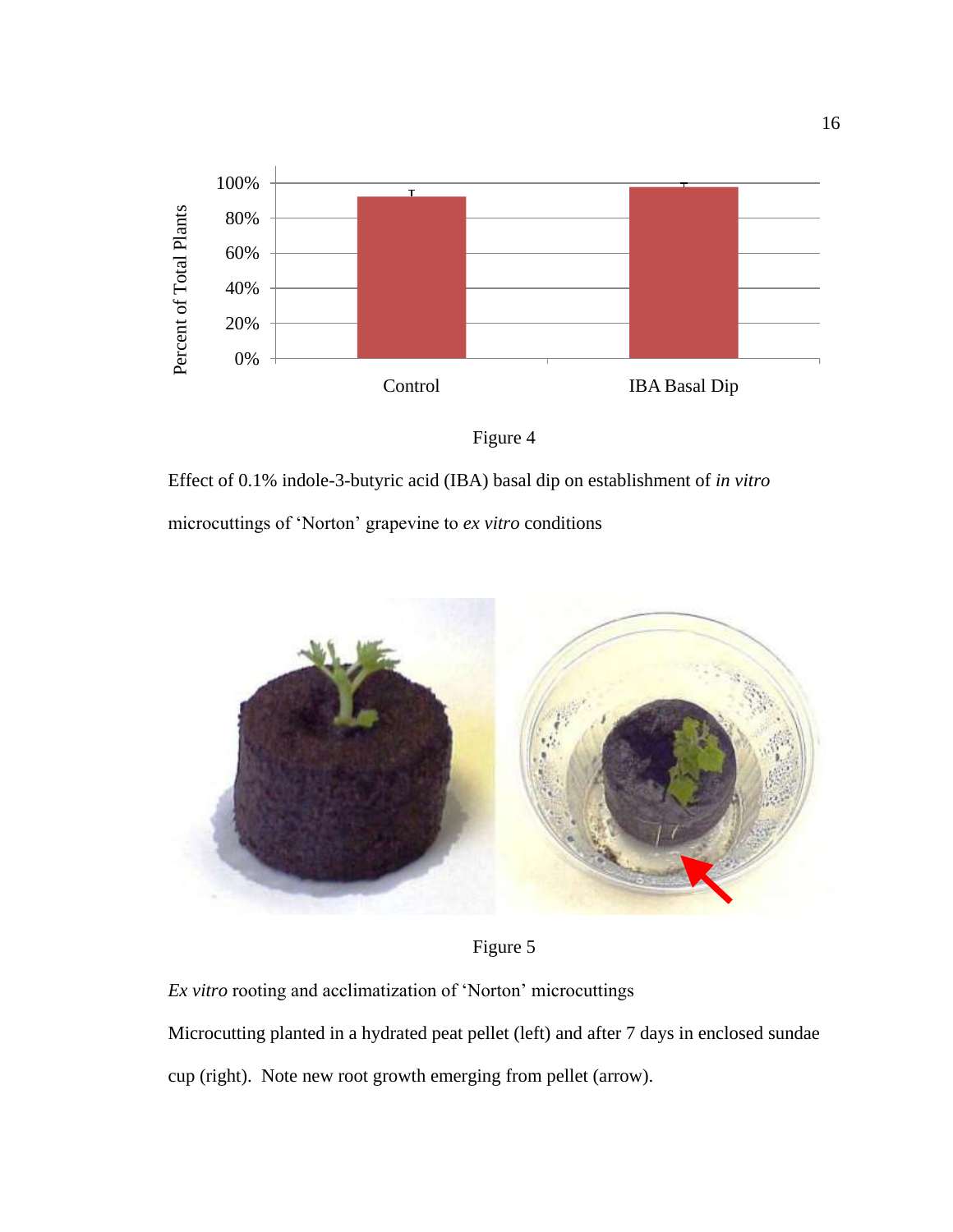

Figure 6

Shoot and root growth of established 'Norton' microcuttings

Root growth (top left) and fully acclimatized microcutting after 4 weeks (bottom left).

Established grapevine three months after *ex vitro* rooting of microcutting (right).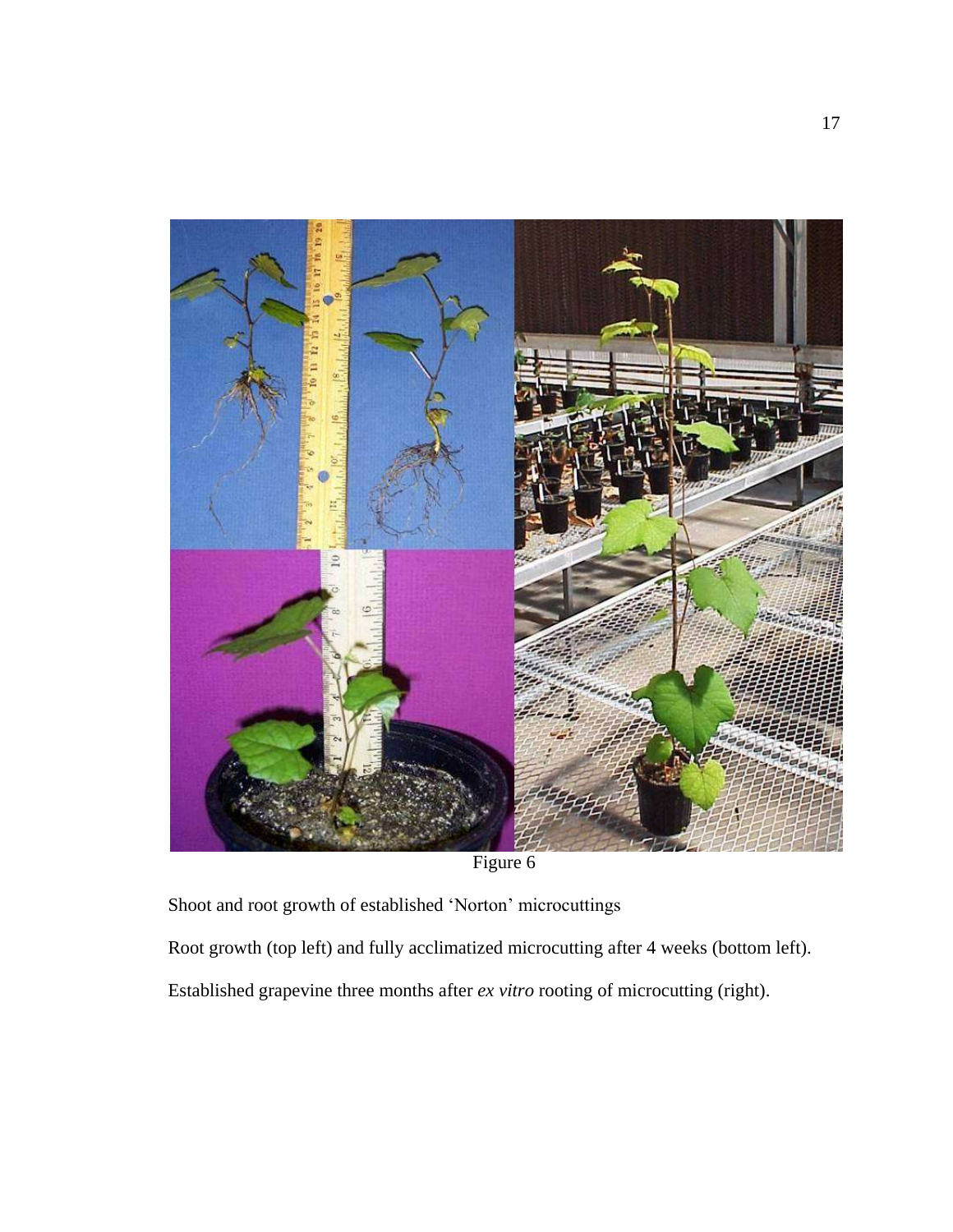# **CONCLUSION**

Tissue culture presents a method of efficient propagation of ‗Norton' grapevine. Explants respond with more shoots and more nodes per shoot with increasing concentrations of cytokinin. High concentrations of cytokinin  $(8 \mu M B)$  produce plantlets of lower quality than lower concentrations (2  $\&$  4  $\mu$ M BA). Auxin did not play a significant role in explant growth or microcutting rooting at the concentrations tested. Although Norton and Skirvin (2001) were unable to directly root microcuttings in potting medium without an *in vitro* rooting step, we successfully acclimatized microcuttings directly to peat pellets. The high rate of acclimatization and establishment of the microcuttings is likely due to several factors: 1) endogenous levels of auxin in the microcuttings allowed them to root easily, 2) rejuvenation of the cultured plantlets, and 3) attention to detail during the acclimatization steps. Producing acclimatized plantlets is quick and efficient with simple rooting procedures that does not include an *in vitro*  rooting step. Although continued research is needed to evaluate field and grape characteristics of tissue culture derived ‗Norton' grapevines, micropropagation has the potential to lower establishment costs for growers and increase grape availability for wineries.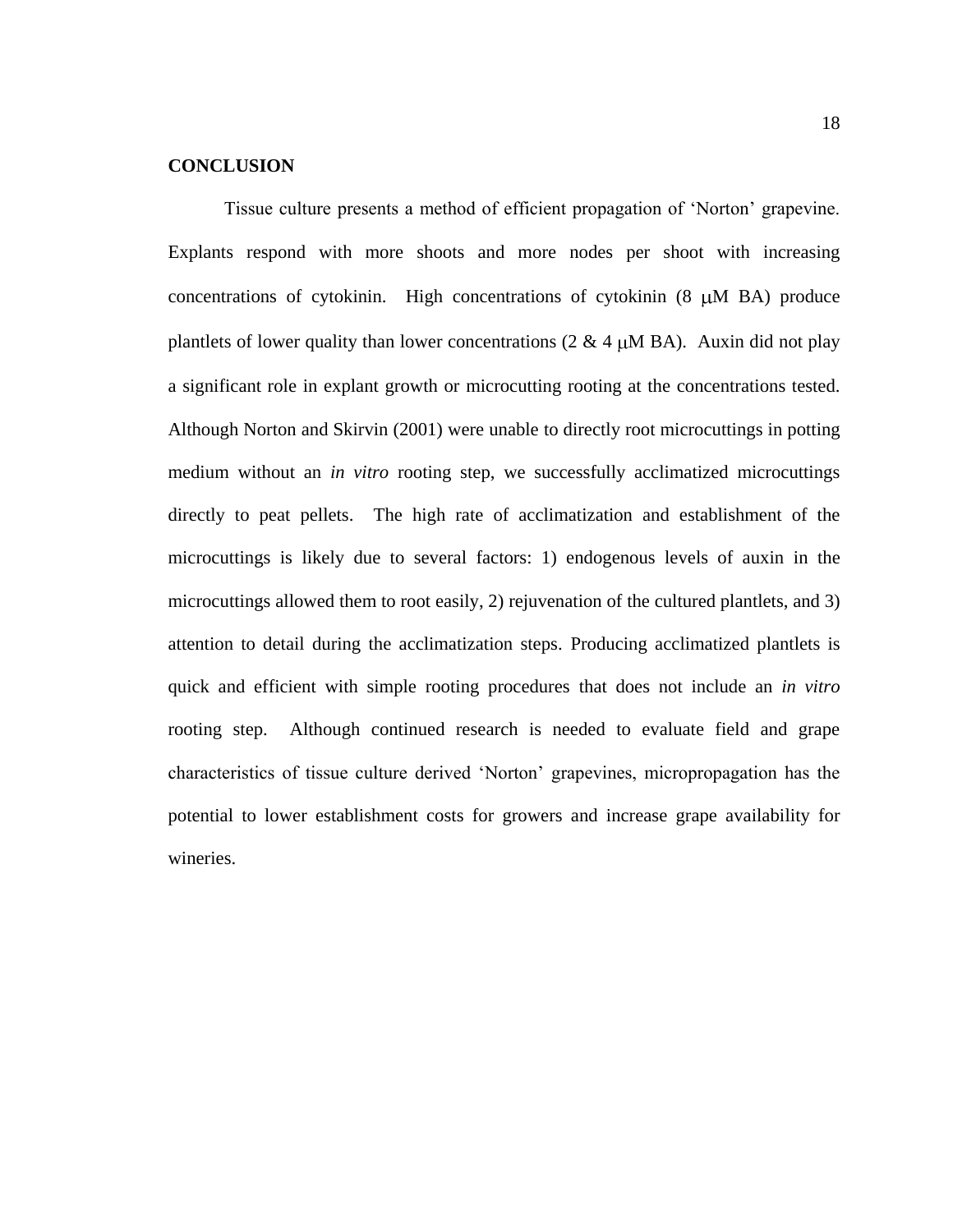#### **LITERATURE CITED**

Ambers, R.K.R. and Ambers, C.P. 2004. Dr. Daniel Norborne Norton and the Origin of the Norton Grape. American Wine Society Journal 36(3):77-87.

Avery, J.D. 1999. Propagation of Norton-Cynthiana. Proceedings of the 14th Annual Midwest Regional Grape and Wine Conf. pages 1-6.

Bailey, L.H. 1924. Manual of Cultivated Plants. The MacMillan Co., New York. pages 648-653.

Buyukdemirci H. 1997. *In vitro* direct shoot organogenesis and plant regeneration from leaves and axillary buds of grapevine (Vitis spp.) M.S. Thesis. University of Nebraska – Lincoln.

Columbia Encyclopedia. 2008. The Columbia Encyclopedia. 6th ed. Columbia University Press.

Deloire, A.; Charpentier, M.; Gerlioz, G.; Colin, A. and Gimonnet, G. 1995. Micropropagation of the grapevine: Results of 10 years of experiments in the Champagne vineyard and results of the first vinfications. American Journal of Enology and Viticulture 46:571-578.

Economu, A.S. and Read, P.E. 1986. Influence of Light Duration and Irradiance on Micropropagation of a Hardy Deciduous Azalea. Journal of the American Society of Horticultural Science. 111:146-149.

Food and Agriculture Organization. 2009. Statistical Yearbook - 2009. FAOSTAT, United Nations, New York.

Gribaudo, I; Morte, M.A. and Schubert, A. 1995. Use of gentian violet to differentiate *in vitro* and *ex vitro*-formed roots during acclimatization of grapevine. Plant Cell, Tissue and Organ Culture 41(2):187-188.

Hartmann, H.T.; Kester, D.E. and Davies, F.T. Jr. 2002. Plant propagation: principles and practices. Prentice Hall, Edglewood Cliffs, NJ.

Hasmann, G. 1867. The grapes, old and new varieties. The Horticulturalist and Journal of Rural Art and Rural Taste. 22:17-20.

Hedrick, U.P. 1908. The Grapes of New York. State of New York, Dept. of Agriculture 15th Annual Report, Volume 3, part 2. J. B. Lyon Company, State Printers, Albany.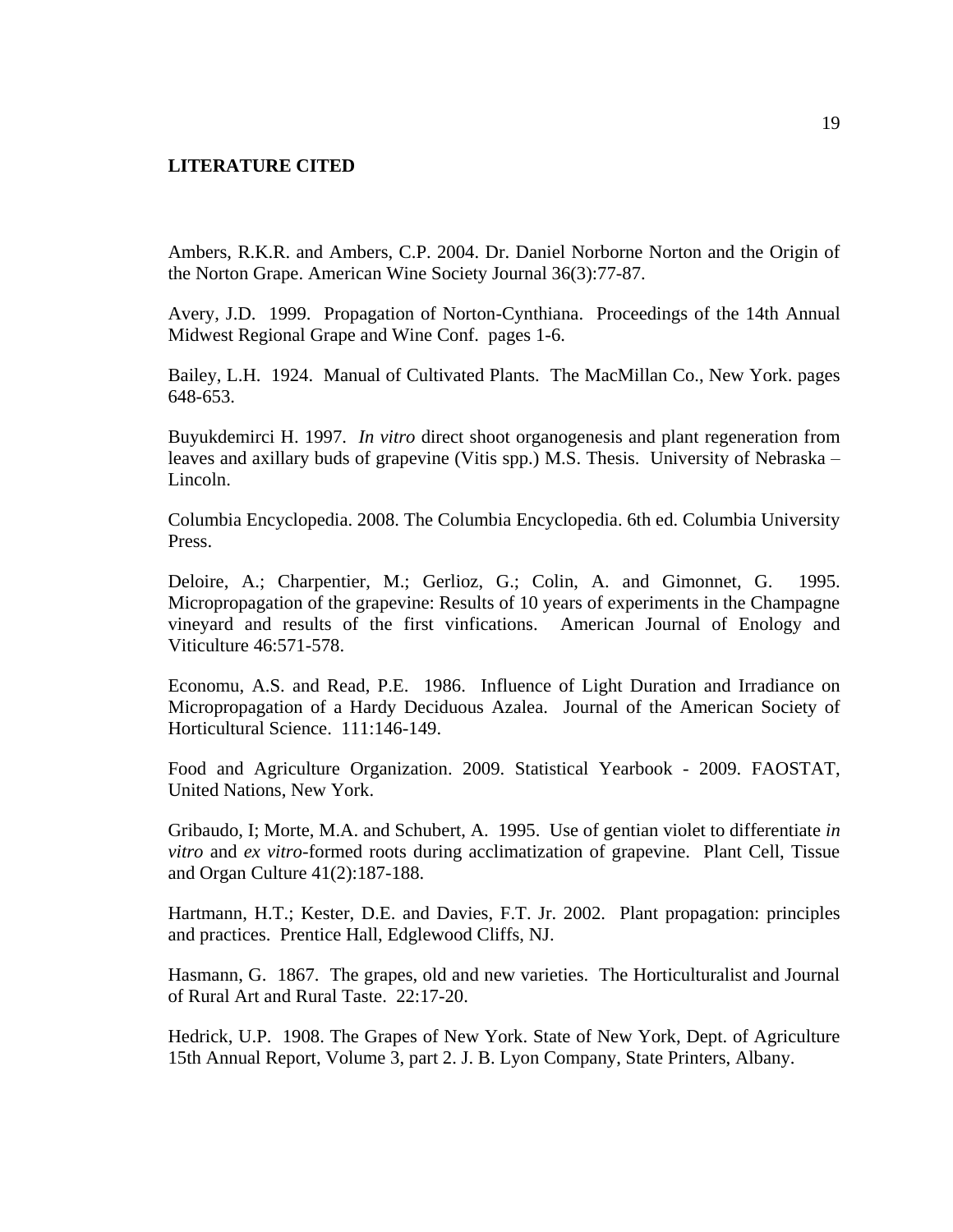Heloir, M.C.; Fournioux, J.C.; Oziol, L. and Bessis, R. 1997. An improved procedure for the propagation *in vitro* of grapevine (*Vitis vinifera* cv. Pinot noir) using axillary-bud microcuttings. Plant Cell, Tissue and Organ Culture 49:223-225.

Herald, R. and Herald, E. 1998. Cynthiana/Norton – The reliable red. Practical Winery and Vineyard 18(5):56.

Ikten, H. 2000. The effects of growth regulators on *in vitro* regeneration of grapevine (*Vitis* spp.) cultivars and optimization of factors affecting biolistic transformation gene delivery system for grapevine leaf disks. M.S. Thesis. University of Nebraska –Lincoln.

Kamas, J.; Black, M.; Appel, D.N. and Wilson, L.T. 2000. Management of Pierece's Disease in Texas. Texas Agricultural Extension Service, College Station. L-5383.

Karp, A. 1999. Can genetic instability be controlled in plant tissue cultures? International Association of Plant Tissue Culture Newsletter 58:2.

Keeley K. and Preece J.E. 2000. Rooting Hardwood Cuttings of Vitis aestivalis `Norton'. HortScience 35: 387-519.

Keeley K.; Preece J.E.;Taylor B.H. and Dami I.E. 2004. Effects of High Auxin Concentrations, Cold Storage, and Cane Position on Improved Rooting of *Vitis aestivalis* Michx. Norton Cuttings. American Journal of Enology and Viticulture 55:3:265-268.

Kliman, T. 2010. The Wild Vine: A Forgotten Grape and the Untold Story of American Wine. Clarkson Potter, New York.

Krul, W.R. and Mowbray, G.H. 1984. Grapes. In: Handbook of Plant Cell Culture. Crop Sciences. Volume 2. Sharp, W.R.; Evans, D.A.; Ammirato, P.V. and Yamada, Y. (eds). McMillan Publishing Co. pages 396-434.

Lee, N. and Wetzstein, H.Y. 1990. *In vitro* propagation of muscadine grape by axillary shoot proliferation. Journal of the American Society for Horticultural Science 94:584- 590.

Lemosy, 1861. Editor's Table. The Horticulturist, and Journal of Rural Art and Rural Taste. 16:286-287.

Lewandowski, V.T. 1991. Rooting and acclimatization of micropropagated grapes. HortScience 26:586-589.

Lumsden, P.J.; Nicholas, J.R. and Davies, W.J. 1994. Physiology, growth and development of plants in culture. Kluwer Academic Publishers, Dordrecht.

Marin, J.A.; Gella, R. 1998. Is desiccation the cause of the poor survival rate in the acclimatization of micropropagated *Prunus cerasus* L.? Acta Horticulturae 230:105-112.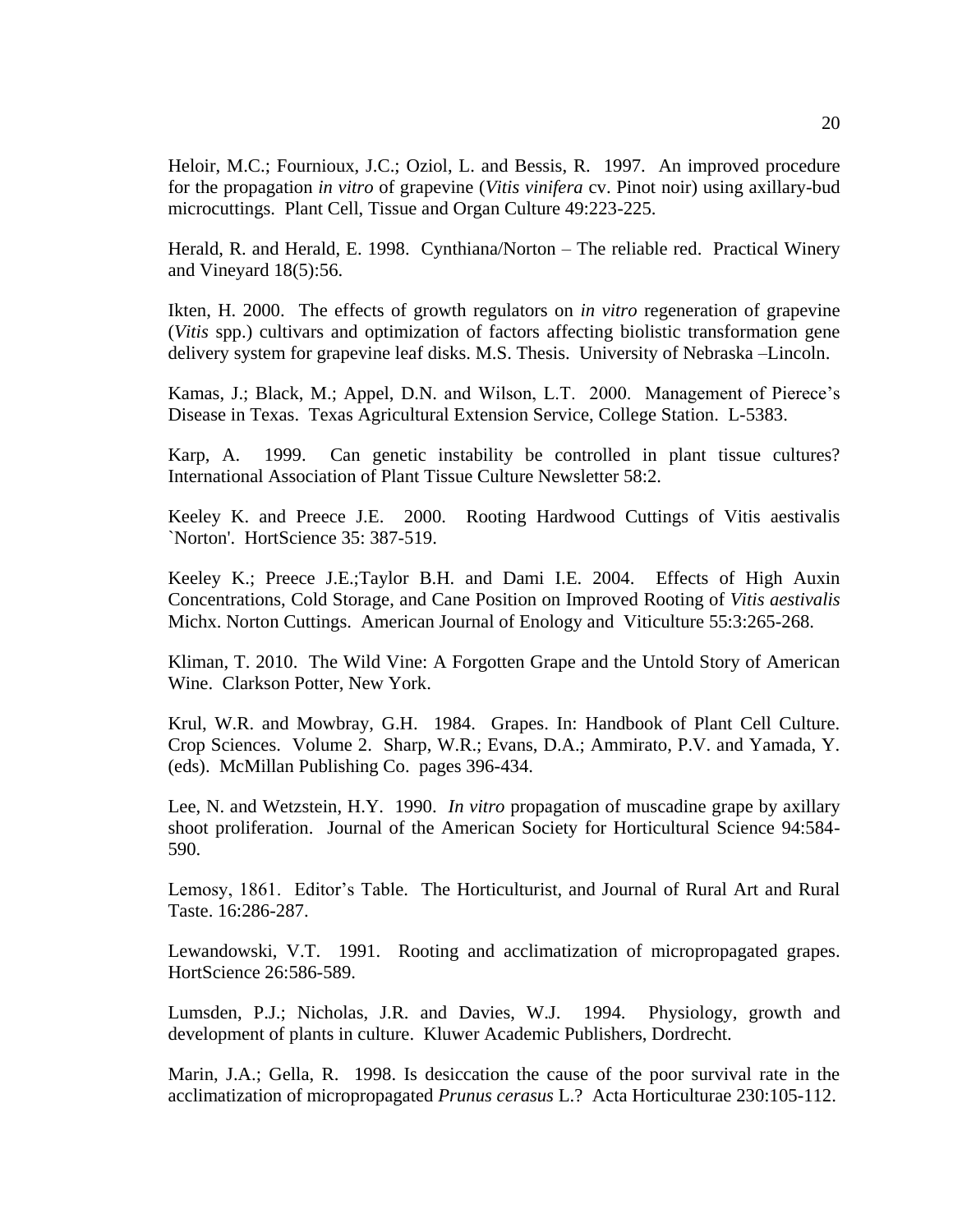Marin, J.A.; Gella, R. and Herrero, M. 1998. Stomatal structure and functioning as a response to environmental changes in acclimatized micropropagated *Prunus cerasus* L. Annals of Botany 62(6):663-670.

Martinez, M.C. and Mantilla, J.L.G. 1995. Morphological and yield comparison between *Vitis vinifera* L. cv. Albarino grown from cuttings and from *in vitro* propagation. American Journal of Enology and Viticulture 46:195-203.

Matsui, H.; Ushiyama, M.; Ohkawa, K.; Ohara, H.; Soga, T. and Ochi M. 2003. Rooting Ability of Hardwood Cuttings of Norton Grapevine (*Vitis aestivalis*) under Different Conditions. Proc. of the  $54<sup>th</sup>$  Annual Meeting of the American Society for Enology and Viticulture page 72.

McClelland, M.T.; Smith, M.A.L.; and Carothers Z.B. 1990. The effects of *in vitro* and *ex vitro* root initiation on subsequent microcutting root quality in three woody plants. Plant Cell, Tissue and Organ Culture 23:115-123.

Minal-Mhatre; Salunkhe, C.K. and Rao, P.S. 2000. Micropropagation of *Vitis vinifera* L: towards an improved protocol. Scientia Horticulturae 84(3-4):357-363.

Missouri Code of State Regulations, 2010. Revised Statutes of Missouri 10.160. Secretary of State. Jefferson City, Missouri.

Missouri Grape Growers Association. 2001. Missouri Grape Acreage. Missouri Grape Growers Association, New Bloomfield, MO.

Mohammed, G.H. and Vidaver, W.E. 1990. The influence of acclimatization treatment and plantlet morphology on early greenhouse performance of tissue cultured Douglas fir [*Pseudotsuga menziedsii* (Mixb.) Franco]. Plant Cell Tissue Organ Cult. 21:111-117.

Morel, G. 1944. Le development de Mildiou sur des tissus de vigne cultives *in vitro*. C. R. Hebd Seances Académie des sciences 218:50-52.

Morton, L.T. 1985. Winegrowing in Eastern North America: An Illustrated Guide to Viniculture East of the Rockies. Cornell University Press, Ithaca and London.

Mullins, M.G.; Nair, Y. and Sampet, P. 1979. Rejuvenation *in vitro*: Induction of juvenile characters in an adult clone of *Vitis vinifera* L. grape. Annals of Botany 44:623- 627.

Mullins, M.G.; Bouquet A. and Wilson L. 1992. Biology of the grapevines. Cambridge Univ. Press., New York.

Munson, T.V. (1909) Foundations of American Grape Culture. T.V. Munson & Son, Denison, Texas.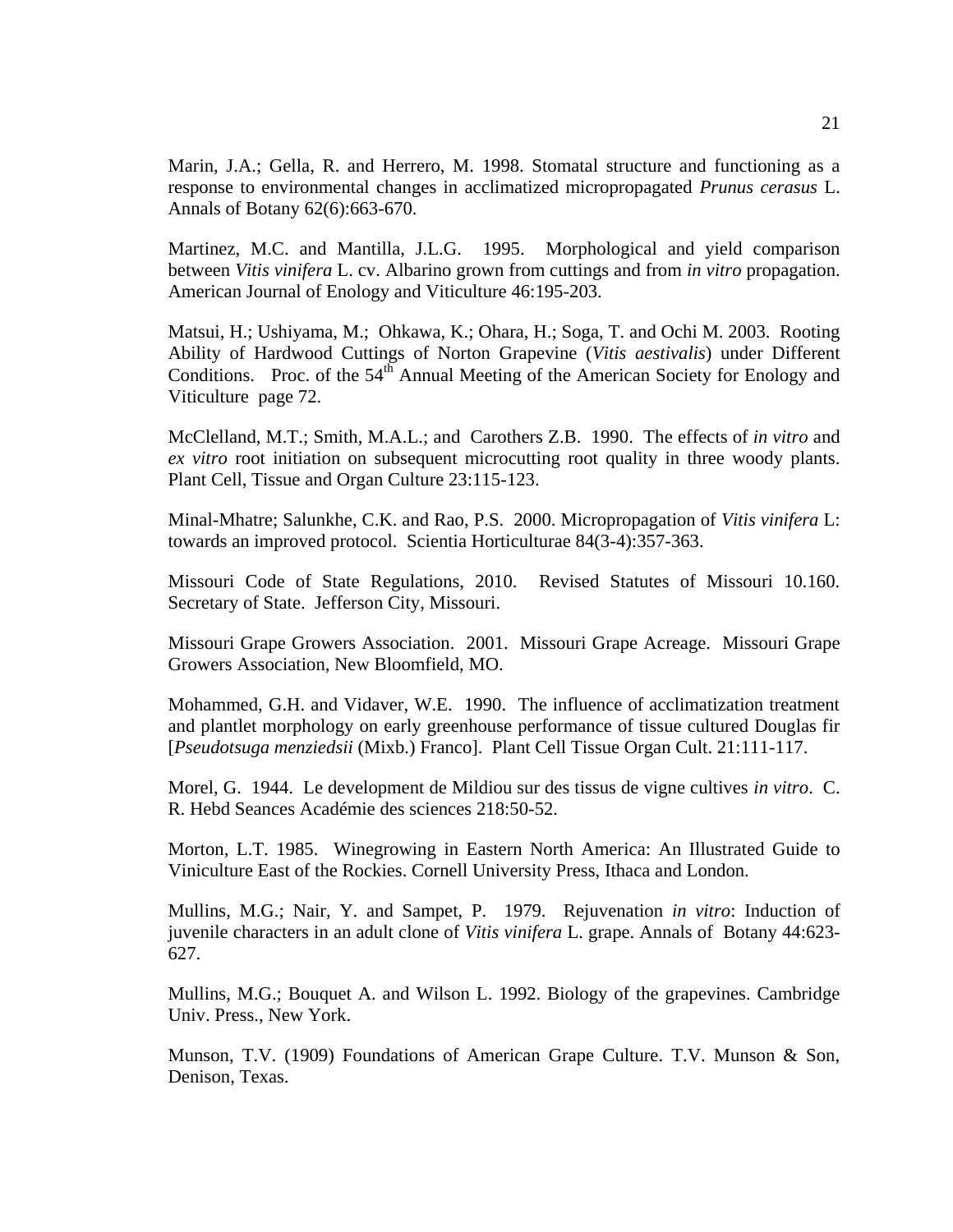Murashige, T. and Skoog, G. 1962. A revised medium for rapid growth and bioassays with tobacco tissue cultures. Physiologia plantarum 15:473-97.

Nas, M.N.; Eskridge, K.M. and Read, P.E. 2005. Experimental designs suitable for testing many factors with limited number of explants in tissue culture. Plant Cell, Tissue and Organ Culture 81:213–220.

Nas, M.N. and Read, P.E. 2003. *Ex Vitro* Survival of Hybrid Hazelnut Shoots Produced *In Vitro*. Acta Horticulturae 616:215-219

Norton, M.A. and Skirvin, R.M. 2001. Micropropagation of 'Norton' wine grape. HortTechnology 11(2):206-208.

Pierik, R.L.M. 1988. Handicaps for the large scale commercial application of micropropagation. Acta Horticulturae 203:63-71.

Parker, L.; Bordallo, P. and Colova, V. 2005. Tracing the Pedigree of Cynthiana Grape by DNA Microsatellite Markers. Proceedings of the Florida State Horticulture Society 118:200-204.

Portz D.; Domoto, P. and Nonnecke, G. 2005. Propagation Treatment Effects on Rooting of ‗Cynthiana' Grape Hardwood Cuttings. Annual Fruit/Vegetable Progress Report. FG-601(rev.):56-58. Iowa State University. Ames, Iowa.

Preece, J.E. and Sutter, E.G. 1991. Acclimatization of Micropropagated plants to the glasshouse and field. In: Debergh, P.C.; Zimmerman, R.H. (eds) Microprogation technology andapplication. Kluwer Academic Publishers, Dordrecht. pages 71-93.

Prince, W. 1830. A treatise on the vine; embracing its history from the earliest ages to the present day, with descriptions of above two hundred foreign, and eighty American varieties; together with a complete dissertation on the establishment, culture and management. T. & J. Swords, New York.

Qiu, W.; Fekete, S.; Todd, T. and Kovacs, L. 2004. Facilitation of Microshoot Tip Propagation by Combined Application of an Antioxidant and Cytokinins. American Journal of Enology and Viticulture 55(1): 112-114.

Ravindra, M.B. and Thomas, P. 1985. Sachet technique – an efficient method for acclimatization of micropropagated grapes. Current Science 68:546-548.

Read, P.E. 2007. Micropropagation: Past Present and Future. Acta Horticulturae 748:17- 27

Read, P.E. and Fellman, C.D. 1985. Accelerating Acclimation of *In* Vitro Propagated Woody Ornamentals. Acta Horticulturae 166:15-20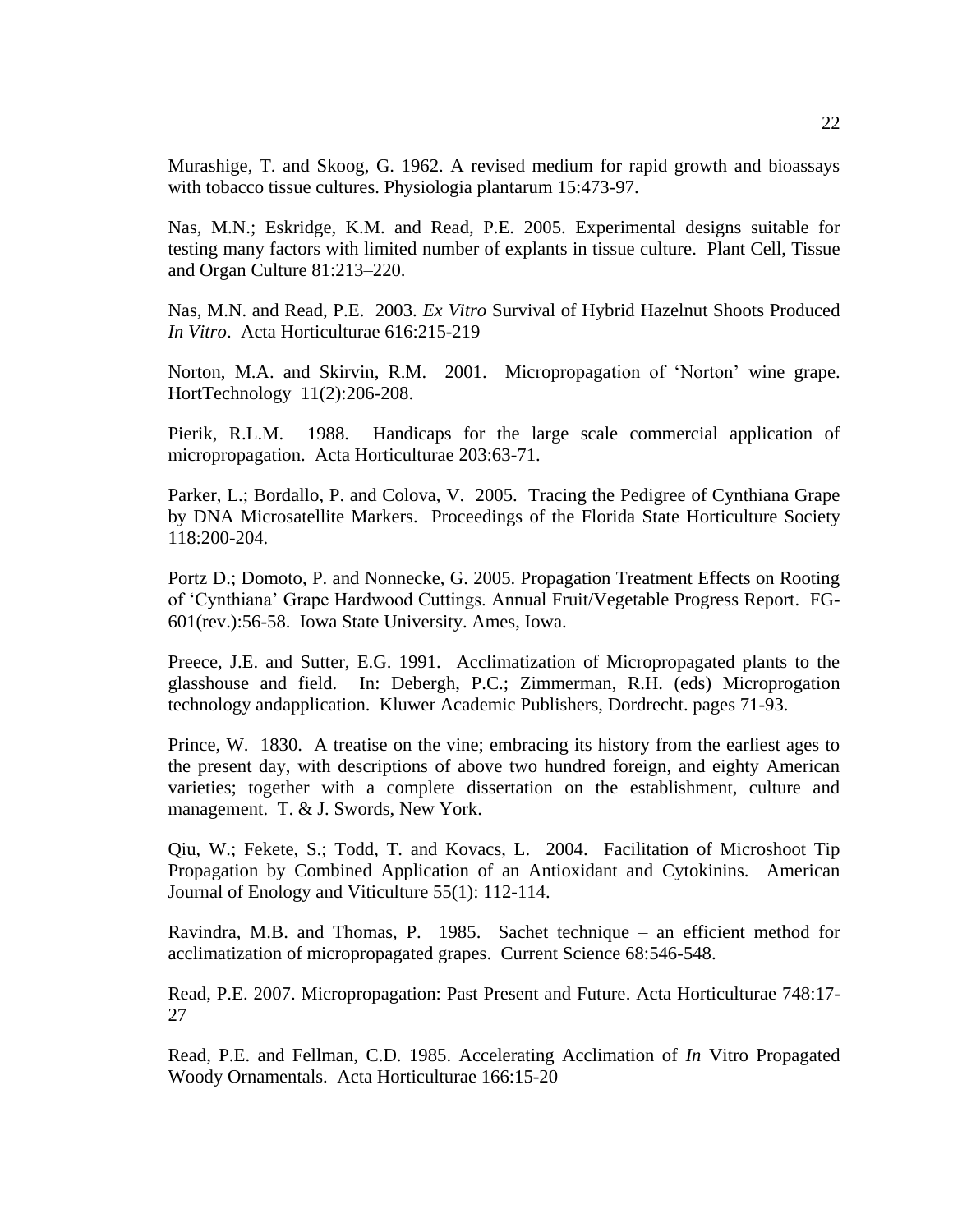Read, P.E.; Gu, S.; Gamet, S. and Schild, J. 2004. Testing of Varieties and Selections Under Challenging Climatic Conditions. Acta Horticulturae 652:65-72.

Reisch, B.I., Goodman, R.N., Martens M.H. and Weeden N.F. 1993. The relationship between Norton and Cynthiana, red wine cultivars derived from *Vitis aestivalis*. American Journal of Enology and Viticulture 44(4):441-444.

Roberts, P. 1999. From This Hill, My Hand, Cynthiana's Wine. Resonant Publishing, Baltimore, Maryland.

Saenz, J.L. 2001. The Missouri Wine-Grape Acreage: Reviewing its past and projecting its future. Southwest Missouri State University. Mountain Grove.

SAS, Inc. 2008. The SAS system for Windows, version 9.2. SAS Inst., Inc., Cary, N.C.

Sharp, W.R.; Larsen, P.O.; Paddock, E.F. and Raghavan, V. 1979. Plant Cell and Tissue Culture. Principles and Applications. Ohio State University Press.

Skirvin, R.M.; McPheeters, K.D. and Norton, M. 1994. Sources and frequency of somaclonal variation. HortScience 29:1232-1237.

Stover, E.; Aradhya, M.; Yang, J.; Bautista, J. and Dangl, G.S. 2009. Investigations in the Origin of ‗Norton' Grape using SSR Markers. Proceedings of the Florida State Horticulture Society 122:19-24.

Tapia, M.I. and Read, P.E. 1998. Propagation of grape hybrids by *in vitro* culture of axillary buds. Agro-Ciencia 14(1):35-41.

Tarara, J.M. and Hellman, E.W. 1991. 'Norton' and 'Cynthiana'—premium native wine grapes. Fruit Variety Journal 45(2):66-69.

Thomas, P. 1998. Humid Incubation Period and Plantlet Age Influence Acclimatization and Establishment of Micropropagated Grapes. *In Vitro* Cellular and Developmental Biology - Plant 34:52-56.

Thomas, P and Ravindra, M.B. 1997. Effects of pruning or removal of *in vitro* formed roots on *ex vitro* root regeneration and growth in micropropagated grapes. Plant Cell, Tissue and Organ Culture 51:177-180

Torregrosa, L.; Bouquet, A. and Goussard, P.G. 2001. *In vitro* culture and propagation of grapevine. *In*: Molecular Biology and Biotechnology of the Grapevine. Roubelakis-Angelakis, K. (ed.) . Kluwer Academic Publishers, Amsterdam. Page 195-240.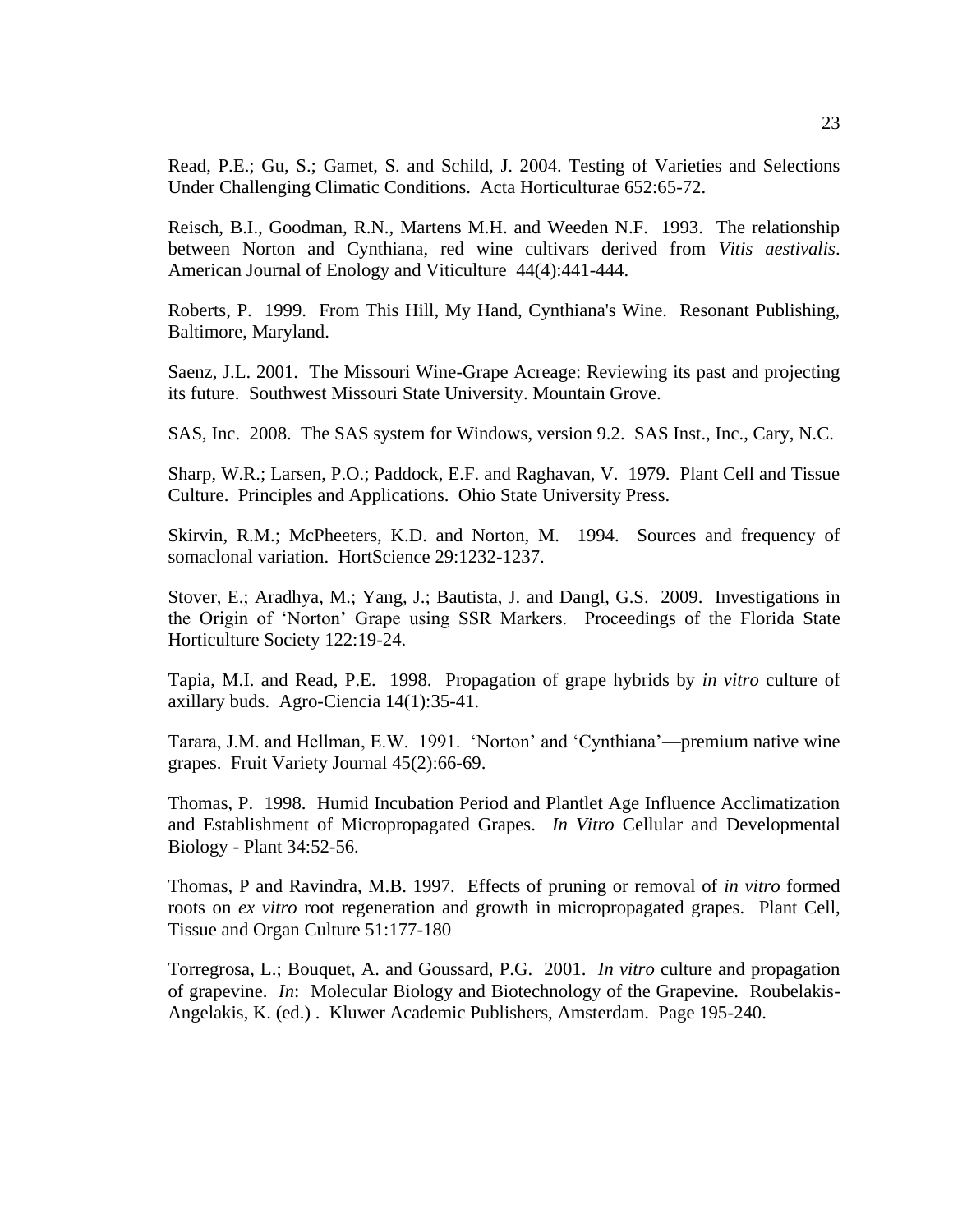#### **APPENDIX**

#### **Appendix 1**

#### **Propagation of softwood and woody cuttings of 'Norton' grapevine**

Softwood and woody cuttings of 'Norton' grapevine were collected from field grown plants at the University of Nebraska Viticulture Program Research Vineyard located on the Kimmel Orchard near Nebraska City, NE in June 2002. One set of softwood cuttings was prepared from distal portions of the actively growing shoot that included the shoot tip and two additional nodes. Another set of softwood cuttings was prepared from the next three proximal nodes of the shoot. For both sets of softwood cuttings, the bottom two leaves and petioles were removed. The top leaf was trimmed to approximately 100 cm<sup>2</sup> to reduce water loss to transpiration. Woody cuttings were prepared from current season growth that had hardened and formed bark. All leaves and petioles were removed from the woody cuttings. All cuttings were treated with a 5 second basal dip (1 cm) of NAA (0, 0.05% or 0.2%) prior to planting in a soilless mix (50% perlite : 50% vermiculite) on a mist bench (1 minute mist every 10 minutes) in the greenhouse. Cuttings were allowed to root for 4 weeks before shoot and root growth was evaluated. Greenwood cuttings from the proximal portion of growing shoots had a higher percentage of signs of growth (shoot growth, root growth, or callus formation) and more roots than either woody cuttings or greenwood cuttings from the shoot tip (Figures 7 and

8).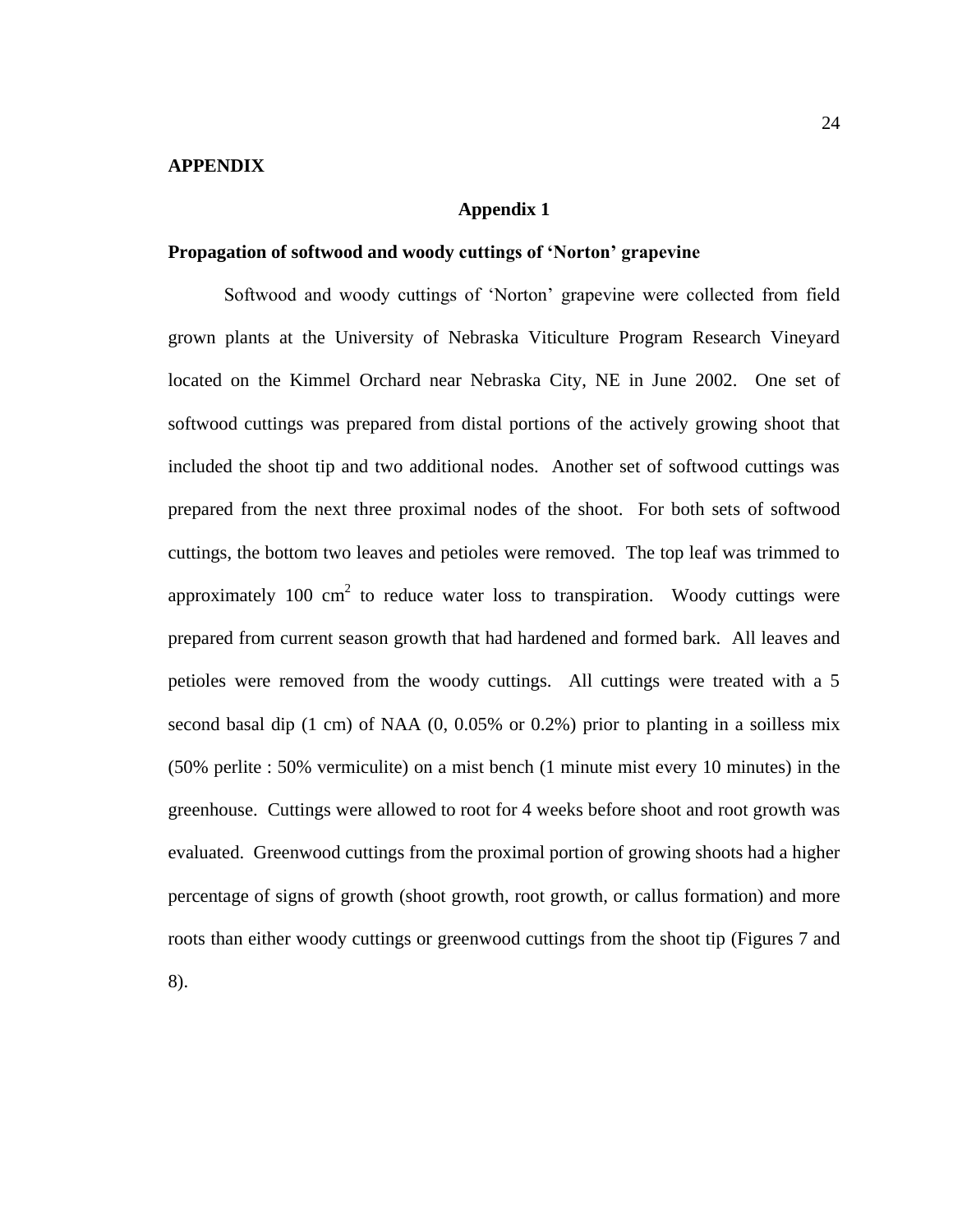

Growth of cuttings from actively growing greenwood and woody tissue treated with basal dip of naphthaleneacetic acid (NAA) and rooted in a mist bench



Rooting of cuttings from actively growing greenwood and woody tissue treated with basal dip of naphthaleneacetic acid (NAA) and rooted in a mist bench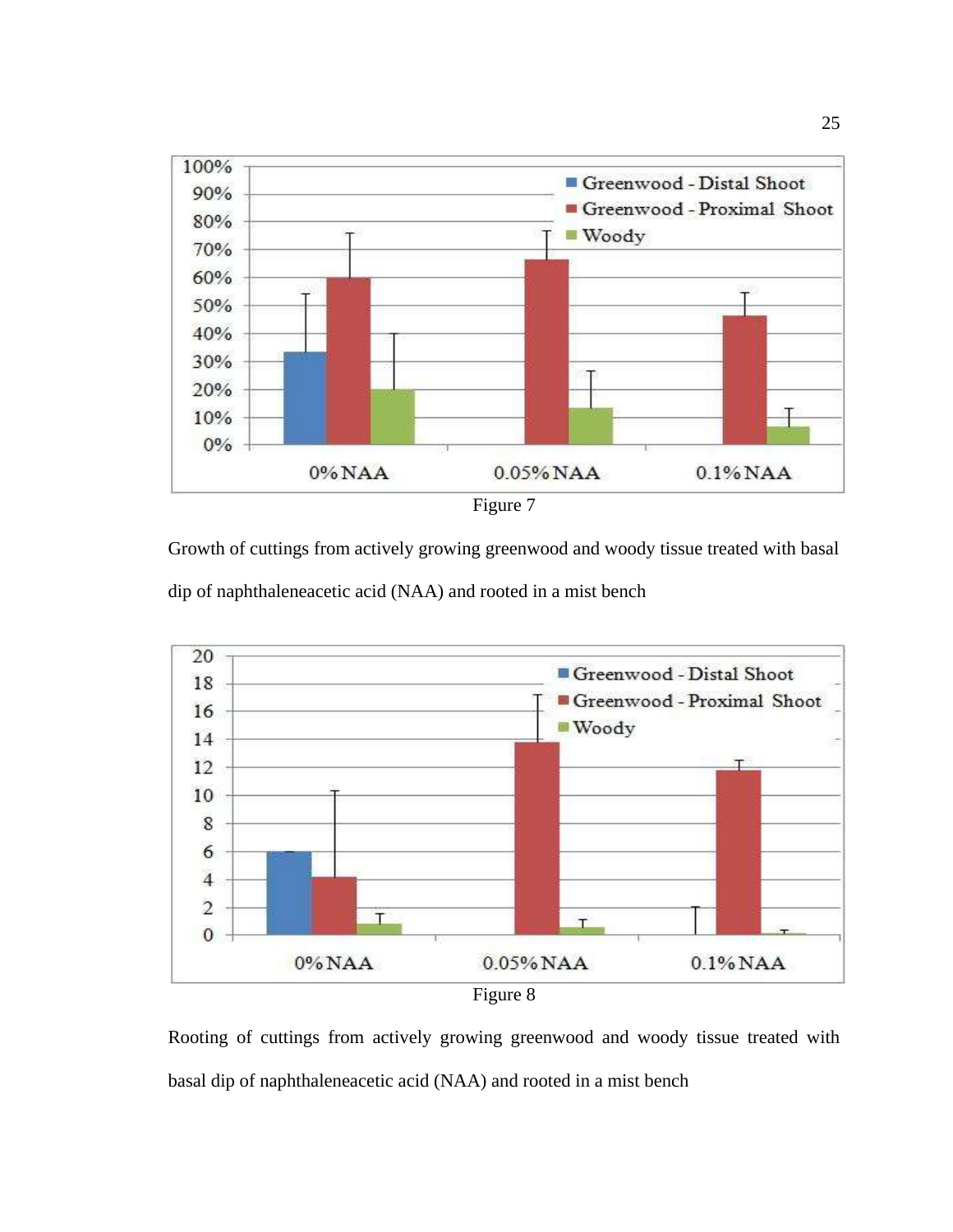Treatment with NAA also increased average root length that grew from the proximal greenwood cuttings. While relatively high rates of root and callus growth were achieved from these cuttings, none had produced new shoot growth after one month. While propagating 'Norton' through rooting cuttings from actively growing shoots on a mist bench may produce a small number of additional plants, the high input costs of a greenhouse and a misting system does not make it a viable option. While Avery (1999) was able to achieve limited success using similar treatments and growing conditions, we were not as successful in this attempt. These results are from a single field collection and need to be repeated over several more years. Additional work to determine optimal auxin concentrations, timing of harvesting cuttings and allowing longer for growth of the cuttings may increase the success of rooting cuttings of actively growing 'Norton" shoots.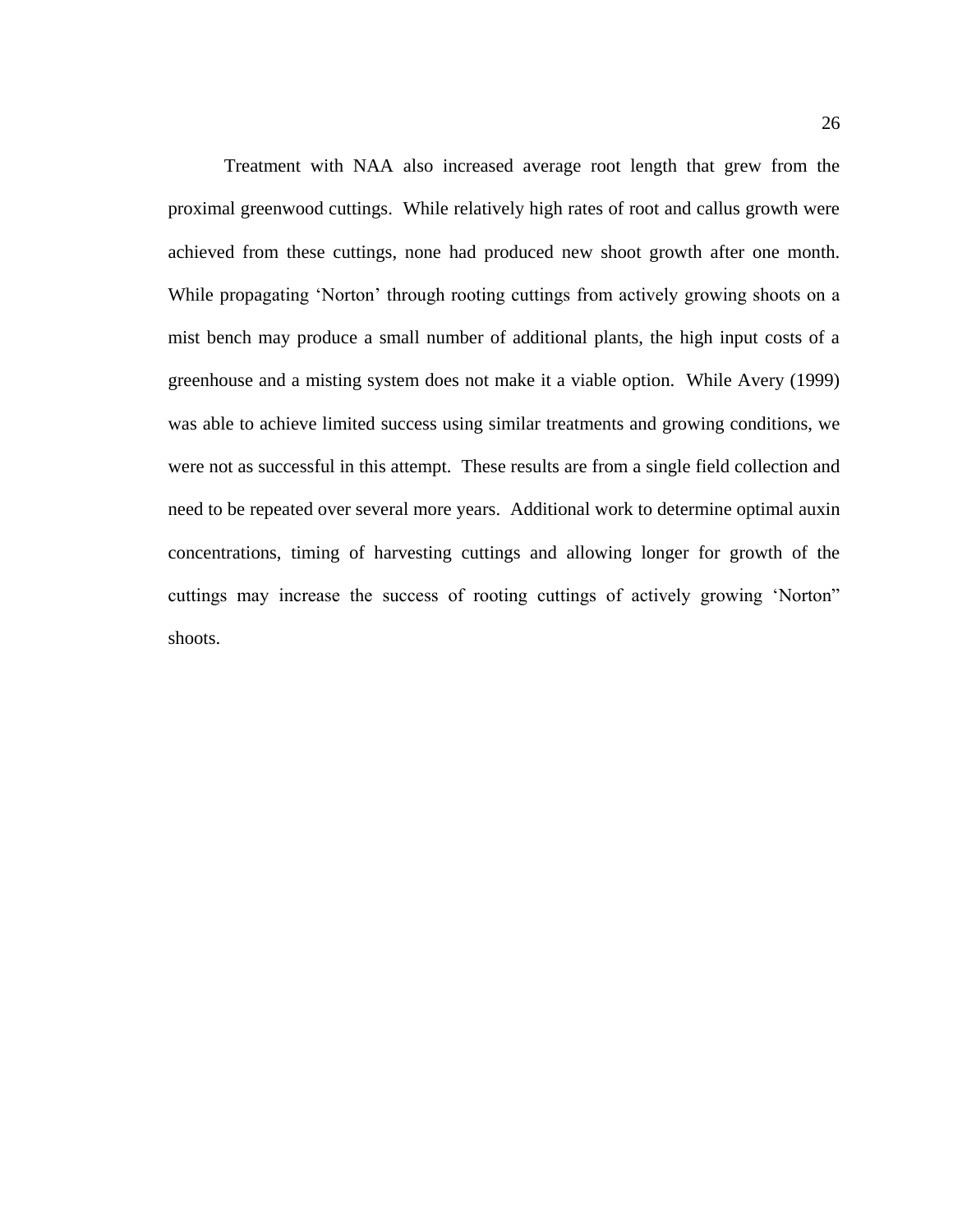# **Appendix 2**

# **Micropropagation of Several Hybrid** *Vitis* **Species**

Several cultivars of hybrid *Vitis* species were established in tissue culture and maintained *in vitro* on modified MS medium for up to two years. These red or white wine cultivars (Table 2) are either currently being grown in Nebraska or show promise as suitable for Nebraska's variable climate (Read et al, 2004). Methods for establishing and maintaining these cultivars were described earlier in the MATERIALS AND METHODS. The described method was employed with similar rates of success as for ‗Norton' and shows the flexibility of the method and its utility in a range of hybrid *Vitis* species including: *V. vinifera*, *V. aestivalis*, and *V. riparia*. The described methods may also work equally well on other *Vitis* species.

#### Table 2

Cultivars of hybrid *Vitis* grapevine species initiated and maintained in *in vitro* culture on modified MS medium

| <b>Red Wine Cultivars</b> | White Wine Cultivars                       |
|---------------------------|--------------------------------------------|
| 'Chancellor'              | 'Frontenac Gris'                           |
| 'Frontenac'               | 'La Crescent'                              |
| 'Marechal Foch'           | 'Lacrosse'                                 |
| 'Valiant'                 | MN 1162<br>(Univ. of MN unnamed selection) |
|                           | 'Prairie Star'                             |